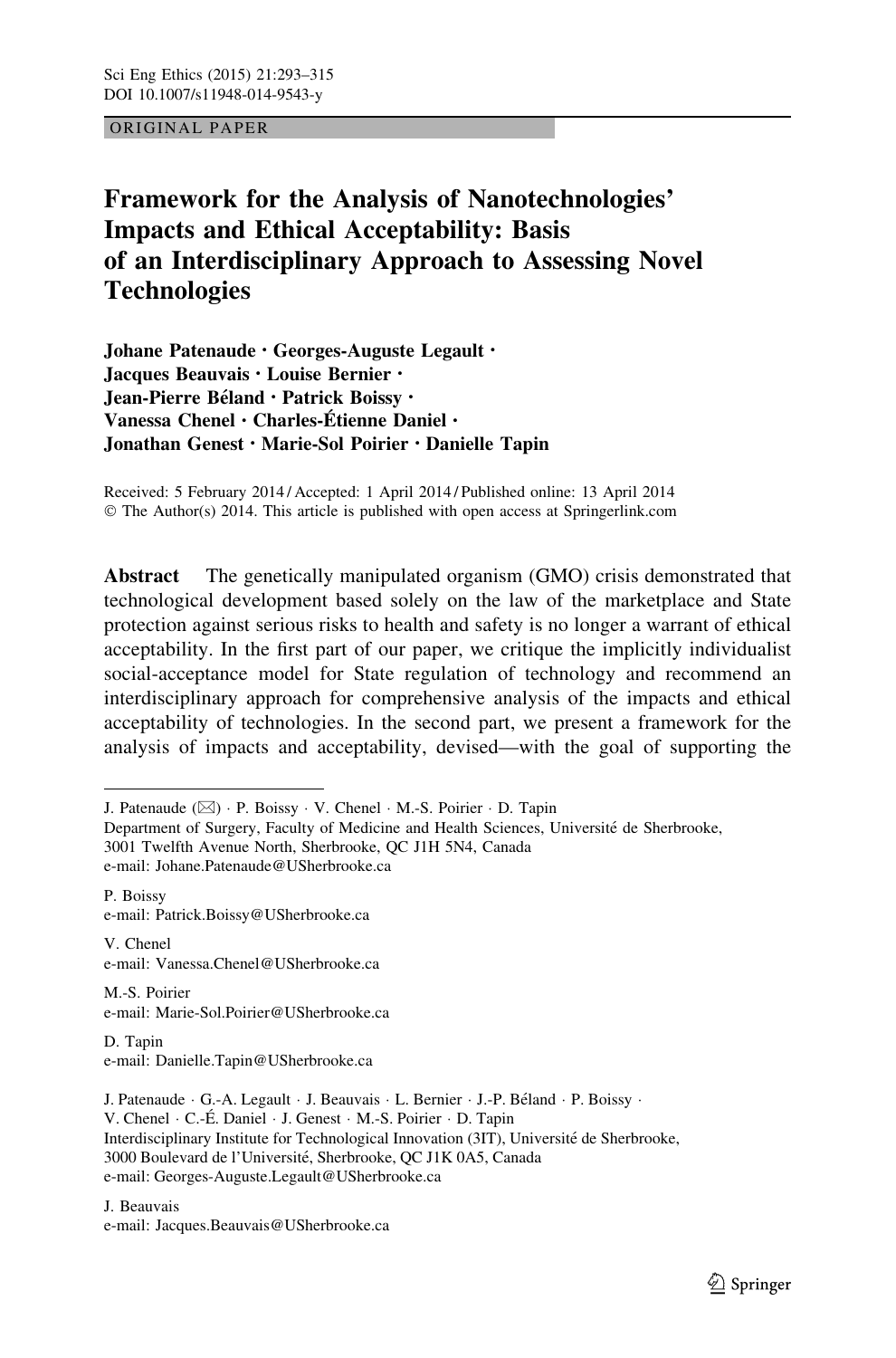development of specific nanotechnological applications—by a team of researchers from various disciplines. At the conceptual level, this analytic framework is intended to make *explicit* those various operations required in preparing a judgement about the acceptability of technologies that have been *implicit* in the classical analysis of toxicological risk. On a practical level, we present a reflective tool that makes it possible to take into account all the dimensions involved and understand the reasons invoked in determining impacts, assessing them, and arriving at a judgement about acceptability.

Keywords Impact assessment · Nanotechnology · Novel technologies · Risk assessment - Social acceptability

# Introduction

It is now widely understood that the ethical questions currently being addressed to nanotechnology have followed in the wake of social reactions to biotechnology's genetically manipulated organism (GMO) products. True, it would be mistaken to think other technological developments have not been challenged. For instance, the debate around natural versus synthetic chemicals and the use of synthetic chemicals in food packaging (Boseley [2014](#page-21-0); Reeser [2013\)](#page-22-0) involves both toxicological questions about food-packaging applications and cultural questions about the status of natural products versus the products of human activity. But the difference between debates like the one over food-packaging chemistry and those surrounding GMOs and nanotechnologies resides in the fact that, with developments in the fields of GMOs and nanotechnology, human activity is transforming nature. About the reaction against GMO products (2011) notes: ''Agricultural biotechnology is still reeling from that unexpected revolt, and the proponents of nanotechnology and the still more recent convergent technologies have no wish to see such a marketing

L. Bernier

e-mail: Louise.Bernier@USherbrooke.ca

J.-P. Béland e-mail: Jean-Pierre\_Beland@uqac.ca

C.-E´. Daniel e-mail: Charles-Etienne.Daniel@USherbrooke.ca

J. Genest e-mail: Jonathan.Genest@USherbrooke.ca

G.-A. Legault - L. Bernier - C.-E´. Daniel Faculty of Law, Université de Sherbrooke, Sherbrooke, QC, Canada

J. Beauvais - J. Genest Faculty of Engineering, Université de Sherbrooke, Sherbrooke, QC, Canada

J.-P. Béland Faculty of Social Sciences and Humanities, Université du Québec à Chicoutimi, Chicoutimi, QC, Canada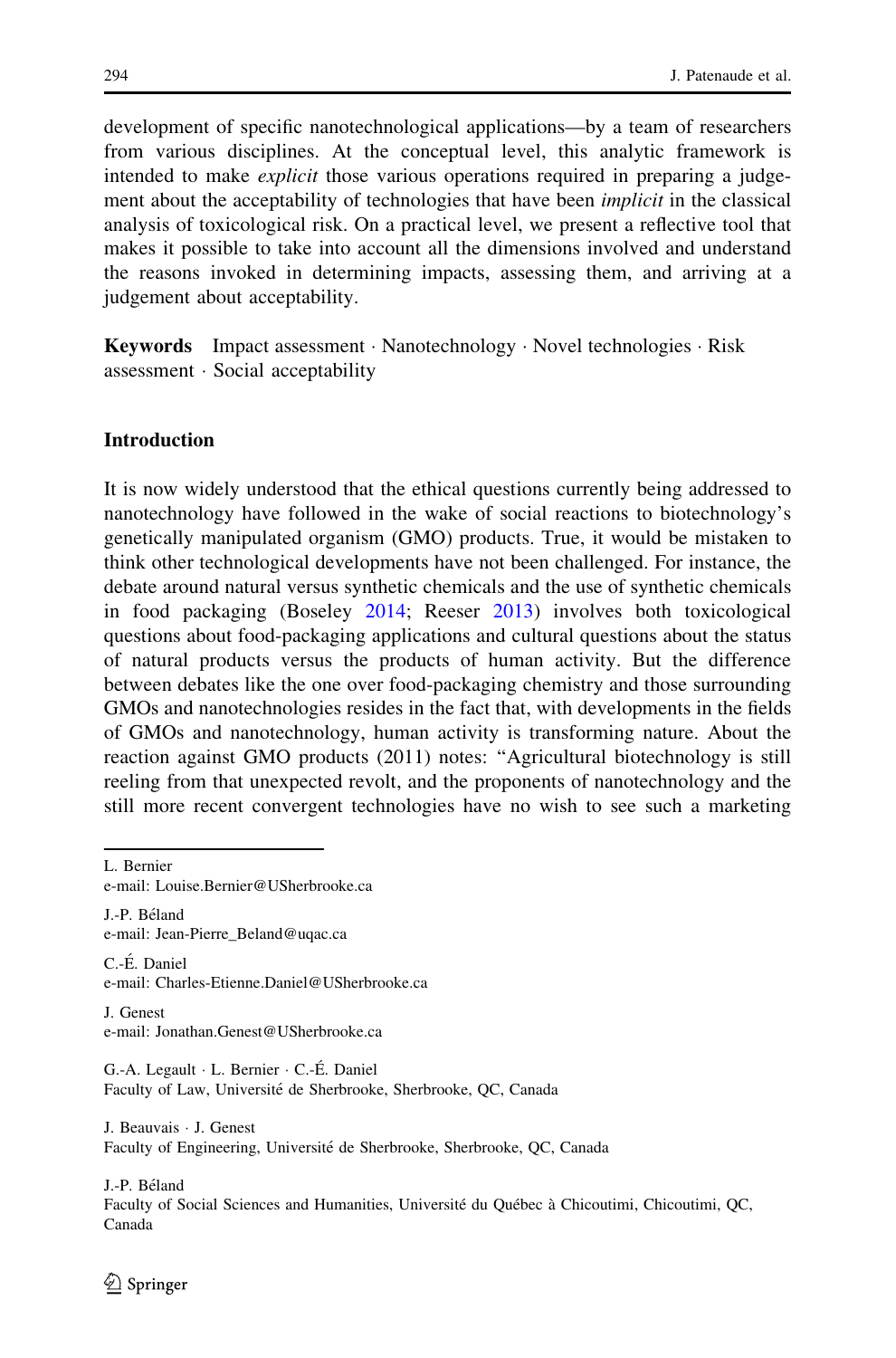debacle repeated'' (623). Since then, understanding and lessons about what happened have been sought in the field of biotechnology. The book title What can nanotechnology learn from biotechnology? (David and Thompson [Eds.] [2008\)](#page-21-0) clearly illustrates the need for a reflective stance in order to reveal the complexity of the situation and the inadequacies of our way of coping with ethical issues in regulatory science. As one of the book's editors writes: ''What can these antagonists, analysts, and stakeholders learn from the international controversy over the use of biotechnology involving recombinant DNA techniques in agriculture to produce 'genetically modified organisms'? Biotechnology faced obstacles both in governance (standard-setting and regulatory agencies) and in social acceptance by buyers in the supply chain and by the public'' (David [2008](#page-21-0), 4).

Numerous issues, and lessons learned from them, have been highlighted in research on the subject, but four of those issues seem to drive ethical research on technological development in general and nanotechnology in particular. The first concerns the questioning of the pact between science and regulatory agencies (Jasanoff [2003\)](#page-21-0). At the core of this issue is the role played by experts and the existing risk-analysis framework in determining social choices. What is risk analysis? What does risk analysis take into account? What is the basis for the decision that a risk is acceptable?

In the USA, for example, the National Nanotechnology Initiative (NNI) clarifies, on its website, the regulatory process involved in risk assessment as follows:

With the advent of new technologies, including nanotechnology, one should consider the potential unintended consequences to human health and the environment that might accompany development and use of the technology. This assessment of the benefits to society and the potential hazards is called risk assessment. The NNI is committed to sound, scientific assessment of nanotechnology benefit and risk, that is, an understanding [of] the potential environmental, health, and safety (EHS) impacts of nanotechnology. (Nano.gov n.d. Environmental, health, and safety issues)

As presented in the passage quoted, risk assessment is expert-dependent and seems to be objective. It is this alleged objectivity that we question here.

As Jasanoff ([2003](#page-21-0)) notes: "Claims of objectivity hide the exercise of judgement, so that normative presuppositions are not subjected to general debate. The boundary work that demarcates the space of 'objective' policy analysis is carried out by experts, so that the politics of demarcation remains locked away from public review and criticism'' (239).

Two components of risk assessment must be distinguished: the scientific component relating to human or environmental toxicity; and the value judgement based on the empirical facts emerging from the scientific component (Grunwald [2005,](#page-21-0) 191–192). The science at the core of risk assessment is not value-free when it comes to what Godman ([2008,](#page-21-0) 400) calls internal values.

The second of the four issues mentioned above raises the question of what should be considered in the ethical assessment of nanotechnology. If we start with a definition provided by Berne  $(2004)$  $(2004)$ , we can easily grasp the questions that arise about the scope of risk assessment with respect to nanotechnology: ''Nanoscaled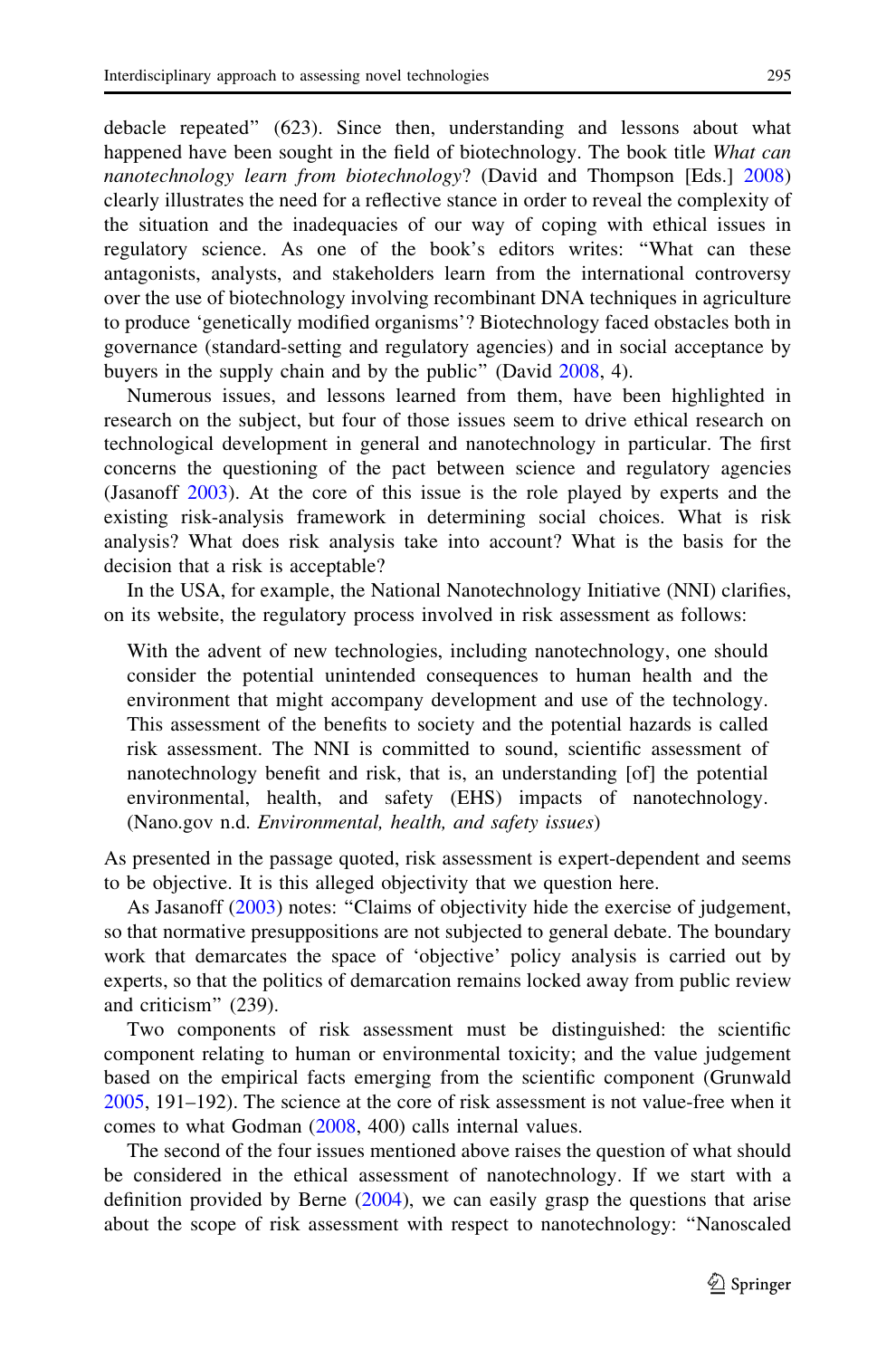science and technology, which involves the study, control, manipulation and assembly of multifarious nanoscale components into materials, systems and devices to serve human interests and needs, represents a rapidly developing progression in technological pursuit'' (628). The debate on the nature of nanoethics and whether we need a specific field such as nanoethics (Grunwald [2000,](#page-21-0) [2005](#page-21-0); Godman [2008](#page-21-0)) opposes two views of what should be considered in the ethical assessment of nanotechnologies.

One view argues that the ethical assessment of nanotechnologies must consider only what is specific to nanotechnology, which would mean looking only at the nanoscale science per se and its effects on matter. By definition, nanotechnologies relate to the design, characterisation, production, and uses of structures, devices, and systems by means of control over form and size at a nanometric scale, specifically, between 0.2 nanometres and 100 nanometres (The Royal Society [2004](#page-22-0), vii). On a scale of a billionth of a meter—the nanometric scale—matter acquires novel properties that are subject to exploitation. Ethical assessment about nanotechnologies (it is argued) should be limited to these properties.

The other view places greater emphasis on the role played by nanotechnology in social development (Berne [2004;](#page-21-0) Lekka-Kowalik [2010;](#page-22-0) Queralto [2013](#page-22-0)). In this perspective, consideration of the social impacts of technological development as brought about by biotechnology, nanotechnology, or convergent technologies cannot be limited to one technology on its own: each technology intensifies the social impacts that must be reconsidered. Furthermore, we must keep in mind that, as we saw in the passage quoted from the NNI website, risk assessment rests not only on risk analysis but also on social benefits. Usually, these social benefits are measured by the benefits yielded by nanoproducts. Thus one way or another, the assessment of social benefits is required in risk assessment.

The third of the four issues is that of ethical assessment itself. Once we recognize the value-laden nature of risk assessment and the value weighting assigned to social benefits in devising regulations, the question that cries out for an answer is how to carry out an ethical assessment of a nanotechnology. Studies on moral and ethical assessments published in the journal *NanoEthics* showed that these assessments usually end in a deadlock (Patenaude et al. [2011;](#page-22-0) Béland et al. [2011\)](#page-21-0). We have sketched a way out of this stalemate position (Legault et al. [2013](#page-22-0)) by adopting a pragmatic view of ethics based on values. Queralto ([2013\)](#page-22-0) too embraces the option of a pragmatic ethics in the ethical assessment of nanotechnology: ''[P]ragmatic values provide ethical solutions by means of another type of structure, namely, a dynamic and adaptive structure according to the quality of problems to be considered. Hence, the pragmatic ethical view suggests that we change from an axiological pyramid to a certain flexible system of values, a dynamic and adaptive axiological system'' (19).

But if ethical assessment rests on values, how can this be made operational? Murphy and Gardoni [\(2008](#page-22-0)) have presented a capabilities-based approach to determining the tolerability and acceptability of societal risks. They set out a necessary condition for any framework of acceptability, one of clearly identifying how value judgements are framed: ''An approach to acceptable risk evaluates the likely societal impact of a hazard. Such evaluations should be made on the basis of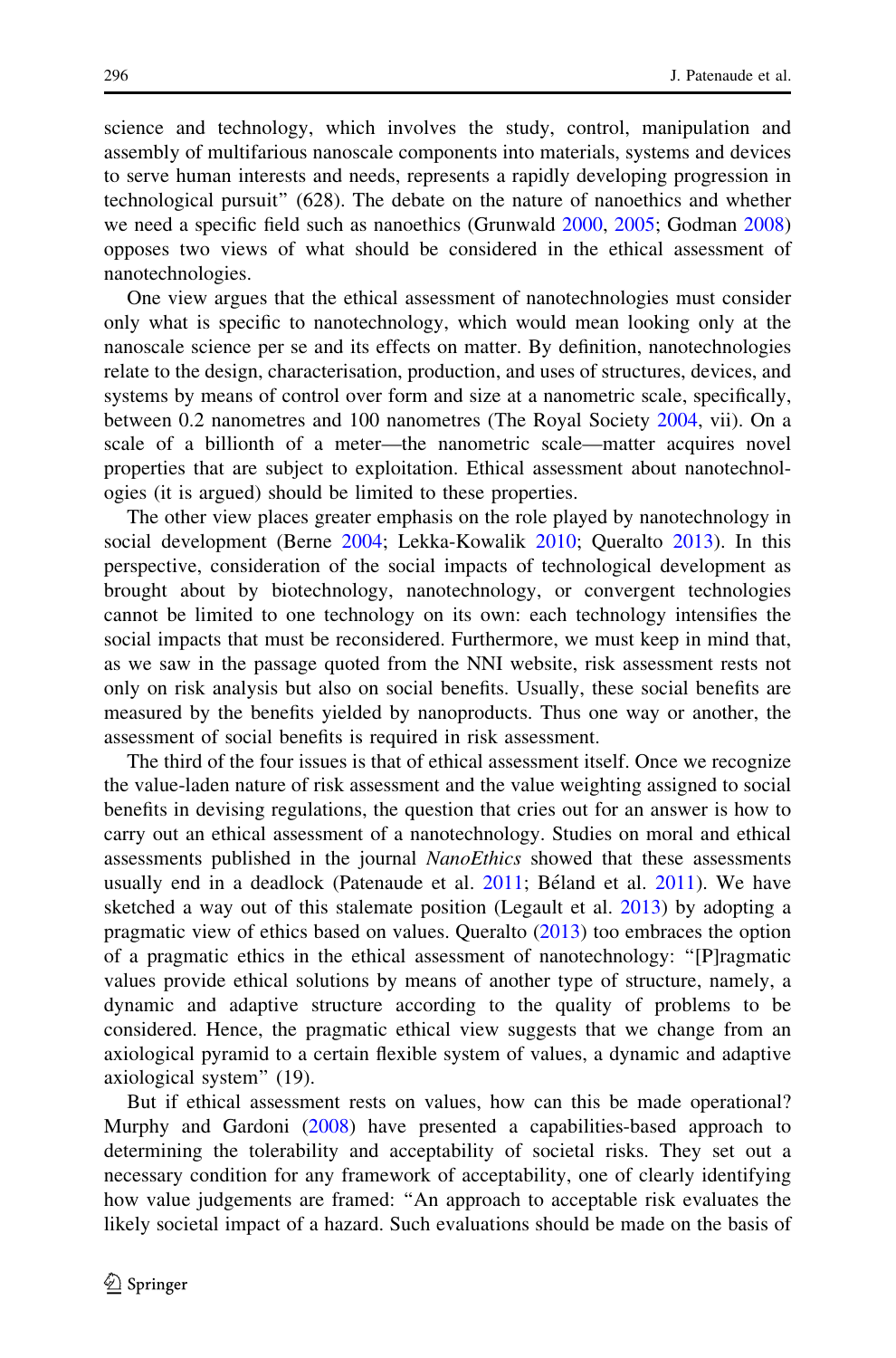criteria that specify, or are based on, judgements regarding values that ought to be protected, promoted, and prioritized. An approach should offer an explanation of why a particular value or set of values is important and a principled basis for prioritizing competing values in a given way'' (79–80).

Finally, the fourth issue relates to the democratic inadequacies of the existing regulatory approach to technological development. France's experiment in public dialogue on nanotechnology is instructive. From 15 October 2009 to 24 February 2010, a public debate on nanotechnology was held in France (Commission nationale du débat public [2009\)](#page-21-0). The process was an attempt to bring into public debate the complex question of technological development. This experiment in democracy highlighted the fact that participants did all not share the view that only the environment, health, and safety (''EHS'', as abbreviated in the NNI passage quoted above) should be considered; they found this too limited to determine social acceptability.

Ethical reports on nanotechnology and GMOs such as those produced by the Commission de l'éthique de la science et de la technologie du Québec (CEST) tend to reach the same conclusion. The critique voiced addresses the limits of considering only the toxicological impacts of given products and not the impacts of product uses, still less the impact of the techno-science that a product is part of (see CEST [2004/](#page-21-0)2006). Finally, Jasanoff ([2003,](#page-21-0) [2005](#page-21-0), [2011\)](#page-22-0) explores the gap between current regulatory practices and democratic requirements for accepting a technology.

In light of the preceding, we can isolate a focal point for the four issues: the challenge of developing an interdisciplinary framework for the analysis and acceptability of the impacts of nanotechnology. Redefining the pact between science and regulation demands an interdisciplinary approach under which the humanities and social sciences are wedded to the natural sciences in the performance of an impact analysis. Various reports have noted the need to fill the communications gap between disciplines: ''Gaps in communication between different scientific disciplines—from the natural, technical and environmental sciences to the economic, social and psychological disciplines—limit the ability to fully consider and act on potential innovations and risks'' (IRGC [2007](#page-21-0), 14). If we want to discuss the assumptions each discipline makes about the matter, the challenge posed by the communications gap must be met at the very start of the process of creating a practical framework. A comprehensive approach requires discussion about the scientific measurement of risk; a critical view of the values underlying legislation and regulations; and a psychological, sociological, and philosophical discussion of "social" or "societal concerns" (IRGC [2007,](#page-21-0) 8, 18, 22, 23, 26) and their role in risk evaluation. Such an approach, leaving behind the limited scope of an EHS-based examination of toxicological issues, would aim for comprehensiveness and therefore include an examination of all the impacts on society of a technology's uses. In order to develop and undertake such an approach, the place of ethics and the role of ethics in evaluating democratically responsible technological development must be clearly stated. The present article proposes a framework for doing just that. The framework in question integrates components of the four issues at stake as laid out above.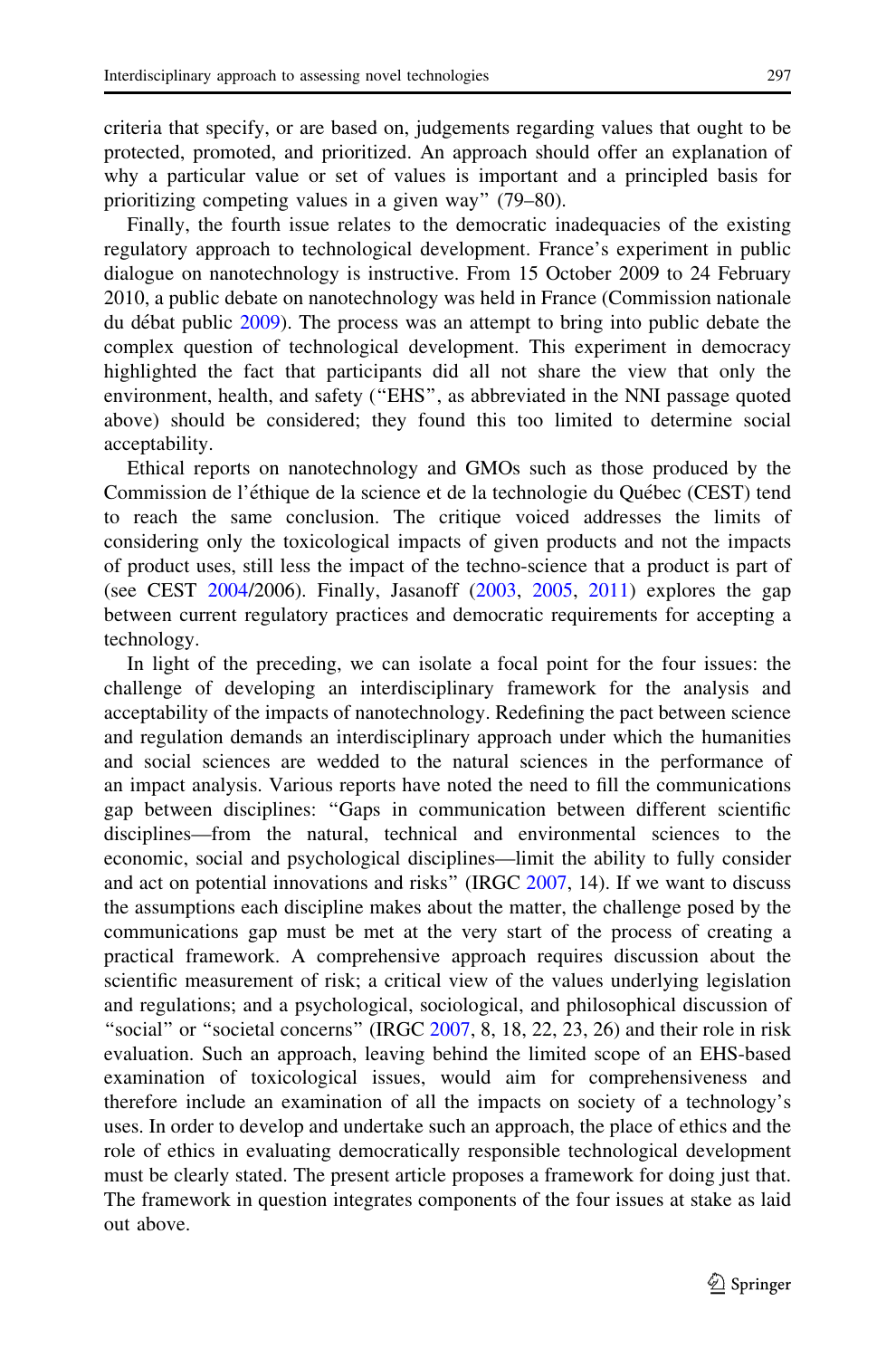<span id="page-5-0"></span>In Part 1, we discuss the many uses of the concept of acceptability in the regulation of technological development. In line with Murphy's and Gardoni's [\(2008](#page-22-0)) requirement for a framework, we clarify the meaning of ethical acceptability.

In Part 2, we present an interdisciplinary frame of reference for analysing impacts and acceptability that, in our view, allows for an integration of the approaches of the natural sciences and the social sciences and humanities that will further a more comprehensive understanding of the issues associated with technological development. This presentation is illustrated with a case that has been analysed as a part of our research, the case of a polymer shoe sole that integrates a pressure sensor designed to enhance diabetic care.

#### From the Social Acceptance of Risks to the Ethical Acceptance of Impacts

The Social Acceptance of Risks

It is said that the Chinese ideogram for ''crisis'' incorporates the ideas of danger and opportunity; that is, it evokes confronting a critical moment when change is possible. From that perspective, crisis is an appropriate name for the response to agricultural biotechnology's GMO products. According to the analysis provided by Berne ([2004\)](#page-21-0), at stake are how we deal with the social acceptance of technology and the shift to a new way of conceptualizing responsible technological development:

Technology tends to emerge from unreflective social acceptance and passivity as fueled by the influences of free market economies, competition, and perceived needs for more and new material possessions. Commonly, members of these societies become eager for the elusive but compelling promise of improved quality of life. The widespread tendency is to be unconsciously driven by, changed by, and given over to novel technological development. However, technological development is not an inevitable process of evolution for the human species. Rather, it is a choice. Its direction can be willed and determined by conscientious focus on that which is believed and understood about humanity and its relationship to the technologies that are developed. (635)

From a sociological point of view, socialisation creates ways of thinking and evaluating that are embedded in social practices. In this light, a closer look at the social acceptance model of technology starts with the pact between science and regulation in our societies (Jasanoff [2003](#page-21-0)).

Let us return to the thinking exemplified by the NNI. In the website passage previously cited, we encountered the idea of EHS issues. Here is a passage from another page of the NNI's website:

An important component of responsible development is the consideration of the ethical, legal, and societal implications of nanotechnology. How nanotechnology research and applications are introduced into society; how transparent decisions are; how sensitive and responsive policies are to the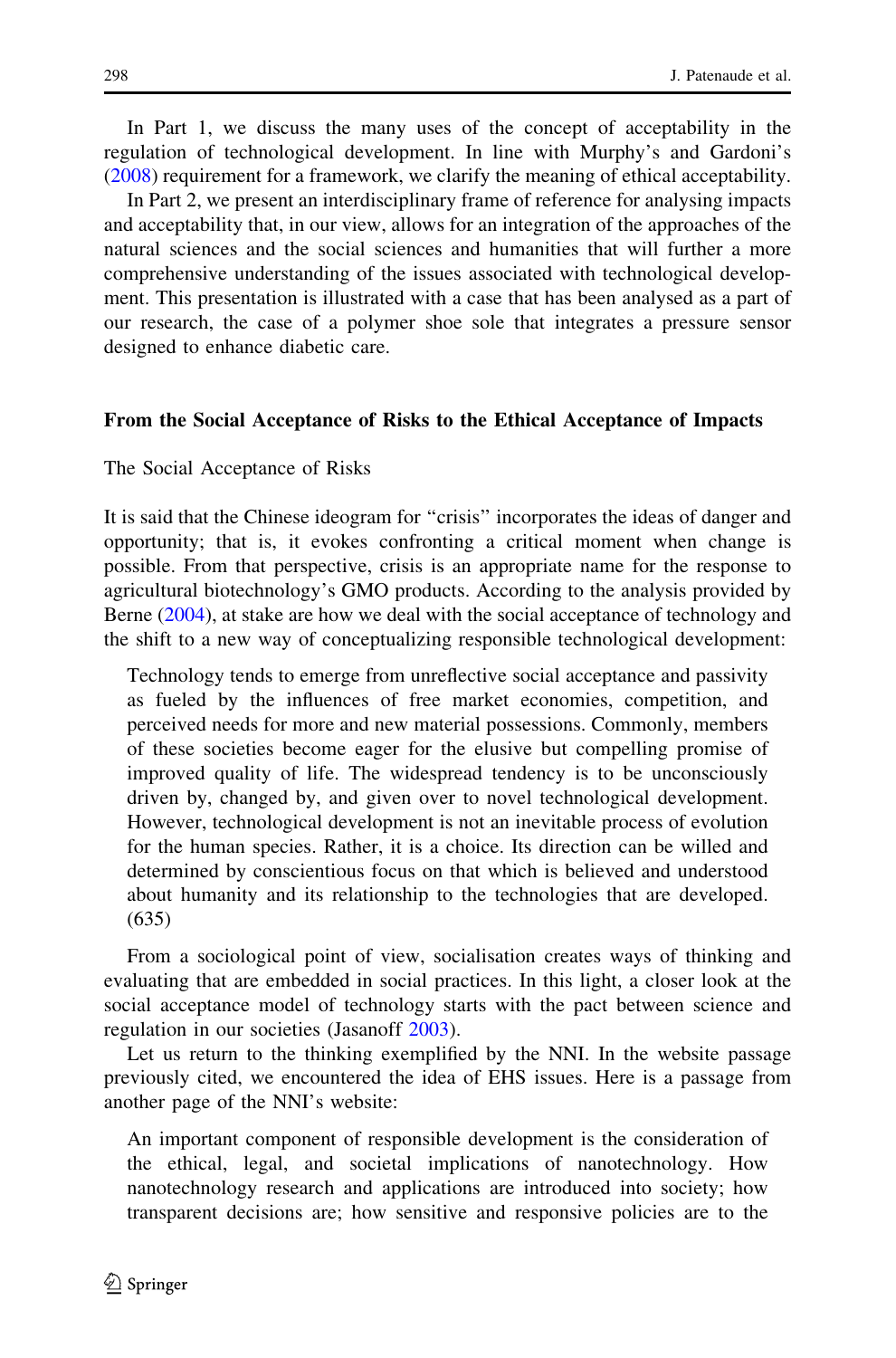needs and perceptions of the full range of stakeholders; and how ethical, legal, and social issues are addressed will determine public trust and the future of innovation driven by nanotechnology. (Nano.gov n.d. *Ethical, legal, and* societal issues)

This is a perfect illustration of the social acceptance model taken for granted in North American democracies. EHS issues sit, as seen earlier, at the core of the scientific risk assessment. Ethical, legal, and social (ELS) issues are viewed as important but are not involved in risk assessment. On what assumptions is this distinction based?

The first assumption relates to the regulatory process itself and to its role in democratic societies. Broadly speaking, legal authorities enact regulations as a mode of intervention in social practices. The regulatory process can ban certain practices, such as human cloning; set conditions for the use of certain products, such as dangerous materials; or not regulate at all. Since regulation implies the use of social force to attain its aim, there must be a justification for intervention. Any state regulation is a limit to the free market, and the EHS/ELS distinction is consistent with the priority given to the free market over other values. Technological development is free-market driven: the constant search for a ''killer app'', that is, of a powerfully marketable use, is the principal aim of the creation of technological products. This is why researchers in the fields of nanotechnology, like researchers in biotechnology before them, declare without hesitation that these technologies will save the world by solving all its main problems (Gordijn [2005](#page-21-0)). In this perspective, State action can only be justified if and only if harm to the environment, health, and safety is so great that it tilts the scales when weighed against economic gain. This is what currently constitutes "risk assessment". Murphy and Gardoni [\(2008](#page-22-0)) detail the cost/benefit approach taken by the regulatory process as follows:

The most common form of formal analysis is cost-benefit analysis in which the unit of measure is monetary. This approach adds up the risks and benefits of various courses of action. It measures risks in terms of the amount of money people are willing to pay to avoid, or the compensation they would demand for exposure to, certain risks. Thus, it defines risks and benefits in terms of individuals' subjective preferences, as reflected in market behavior. (83)

The core value judgement in risk analysis is monetary and social acceptance is measured by how much people are willing to pay.

As MacPherson has pointed out [\(2008](#page-22-0)), judgements about safety are different than risk-acceptance judgements, since the latter involve not just judgement on the nature of risks but also a weighting of risks and benefits. Because weighting is included in risk analysis, the focus will be on finding risks that are so significant that they outweigh monetary benefits. For questions of human health, lethal risks will be given consideration; for questions relating to the environment, ''serious and irreversible damage'' (to use the wording of the Rio Declaration; UNEP [1995](#page-22-0)).

Research conducted within the social sciences on ELS issues and related to social acceptance follows the same embedded assumption, that of an economic model under which individuals are believed to weigh their own losses and benefits when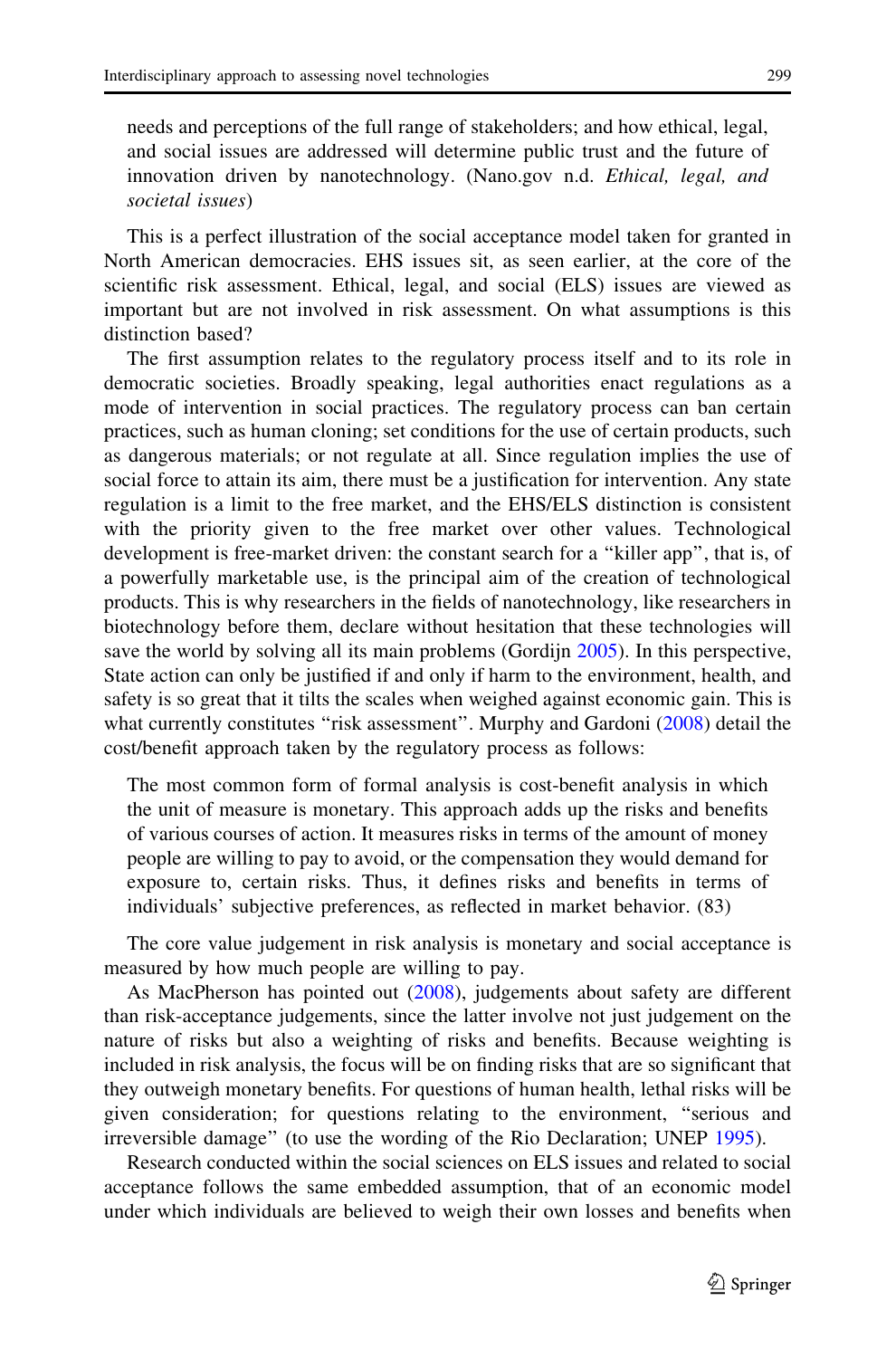accepting a technological product. In free-market technological development, the consumer's acceptance is a guide to the measurement of social acceptance. The issues that drive research focus on risk perception and the role it plays in acceptance. Under the logic of individual acceptance of products carrying a risk, and in the context of a society that only protects against serious risk, the term risk relates to the danger of death or injury (Sjöberg [1998](#page-22-0); Slovic et al. [1979\)](#page-22-0).

Historically, the study of risk perception developed along two major lines, one associated with psychosocial approaches and the other with cultural approaches. The first, which emerged from a psychometric paradigm, aimed to identify individual characteristics in the face of manifest risks (Fischhoff et al. [1978](#page-21-0)); cultural theory, which may be considered sociological, aimed to identify group characteristics (Marris et al. [1996](#page-22-0); Jernelov and Svedin [1998](#page-22-0)). The goal of studies of these kinds was to establish predictive factors for behaviours. It is easy to guess that studies such as these, conducted in a behaviourist framework, were used for the purpose of winning public opinion over to the acceptance of products; in other words, for marketing purposes. This analytic model, deployed during the seventies, satisfied the needs of that period; namely, to ensure, by means of appropriate marketing strategies, that products emerging from technological development met with acceptance.

The requirement embedded in risk analysis that lethal, serious, or irreversible damage must outweigh monetary benefits if regulatory action is to be taken explains why debate on nanoethics is in a state of deadlock in which, in Gordijn's terms, utopian dreams stand opposed to apocalyptic nightmares (Gordijn [2005](#page-21-0)). Certain studies in the humanities and social sciences view risk perception as an apocalyptic nightmare and accordingly analyse fear. In the mainstream scientific view, risk analysis is a scientific endeavour and fear is considered to be an irrational way of measuring risk. Studies on the perception of technological risk have tried to quantify the gap between the true state of scientific knowledge and the state of knowledge by the general public (Sjöberg [1998](#page-22-0)). These studies have made it possible to recognise and critique the prevailing view of the public understanding of science, termed the ''deficit model of public understanding'' (Gregory and Miller [2000\)](#page-21-0). Under the deficit model of public understanding, experts are seen as issuing objective judgements about a given risk while members of the public are seen as having a subjective, often emotive judgement. To overcome purportedly irrational fears, it is supposed to be sufficient to provide members of the public with enough information for them to arrive at an objective judgement. Predictably, the scientific communication of the nature of risks is perceived as the answer. Here again the familiar assumption is at work: risk acceptance is objective and does not involve value judgements.

When research in the humanities and social sciences is grounded on that same assumption, its role is to promote social acceptance based on an ELS perspective. As illustrated in Terrade et al. ([2009\)](#page-22-0), this expectation persists as a prevailing view of the uses of the social sciences:

[As France's] Minister for Research has said, "Mastery of uses is a major issue for the economy and society: technologies will only serve as the engines of sustainable economic development if the use that is made of them is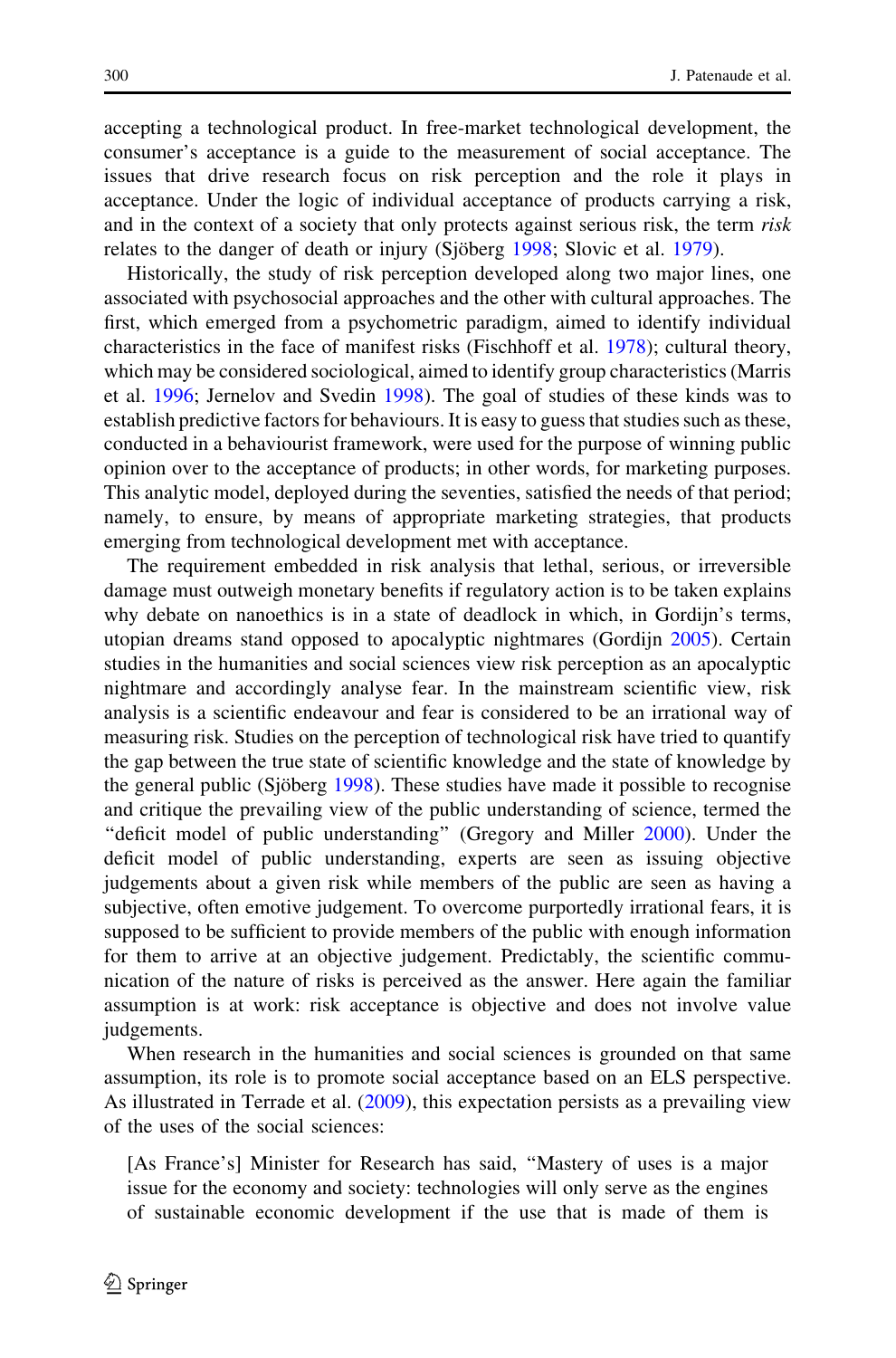observed and taken into account. Understanding the conditions for society to take ownership of technologies has become an essential factor in competitiveness.'' It is therefore crucial to have available several models with which to answer these two questions:

(1) What is it that results in our using a novel technology or a novel procedure?

(2) How can we predict the use that will be made of a novel technology that is placed at the disposal of users? (384)

The International Risk Governance Council's policy brief Nanotechnology Risk Governance (IRGC [2007\)](#page-21-0) tries to address the inadequacies of classic risk governance when applied to nanotechnology. The policy brief's authors write, ''Because nanotechnology raises issues that are more complex and far-reaching than many other innovations, the current approach to managing the introduction of new technologies is not up to the challenge posed by nanotechnology. Decision makers worldwide need to work towards a system of risk governance for nanotechnology that is global, coordinated, and involves the participation of all stakeholders, including civil society'' (IRGC [2007](#page-21-0), 4). The policy brief is targeted towards policy makers, and it therefore reproduces classical risk governance assumptions while trying to adapt that approach to the complexity of nanotechnology. Its stance remains rooted in the legal tradition, in which legal intervention cannot be justified unless the population is subject to serious risks. The policy brief's proposed framework (IRGC [2007](#page-21-0), 23) thus reproduces the traditional distinction between EHS issues and ELS issues, despite the opening made to the concept of ''concern assessment''. In this framework, Risk Appraisal requires Risk Assessment, which reproduces the traditional toxicological analysis (Hazard Identification & Estimation; Exposure & Vulnerability Assessment; Risk Estimation). It also requires Concern Assessment, which integrates Risk Perception, Social Concerns and Socio-Economic Impacts. But the policy brief does not make clear what socio-economic impacts are to be considered or how they are to be documented. In traditional risk governance, the final judgement as to the acceptability of risks rests on a cost/benefit calculation, and risk perceptions and social concerns are likely to be addressed by finding methods of communication that will maximise social acceptance.

#### Ethical Acceptability

In our introductory discussion of the GMO crisis, we focussed on four issues for which the assumptions of an EHS/ELS-based regulatory model can be challenged and the frame of reference of ethical acceptability can be advanced as an alternative to that of social acceptance. Recourse to the principle of ethical acceptability is also grounded in assumptions.

The first of these concerns the social regulation of technological development. As we have seen, in a free-market perspective, technological development is viewed as a social phenomenon that can be accelerated by research on whatever social forces are involved. On this view, from an ethical perspective nobody is responsible. With a title that recalls an old joke to make a serious point, Davis ([2012](#page-21-0)) summarizes the assumption made about ethical acceptability: '''Ain't no one here but us social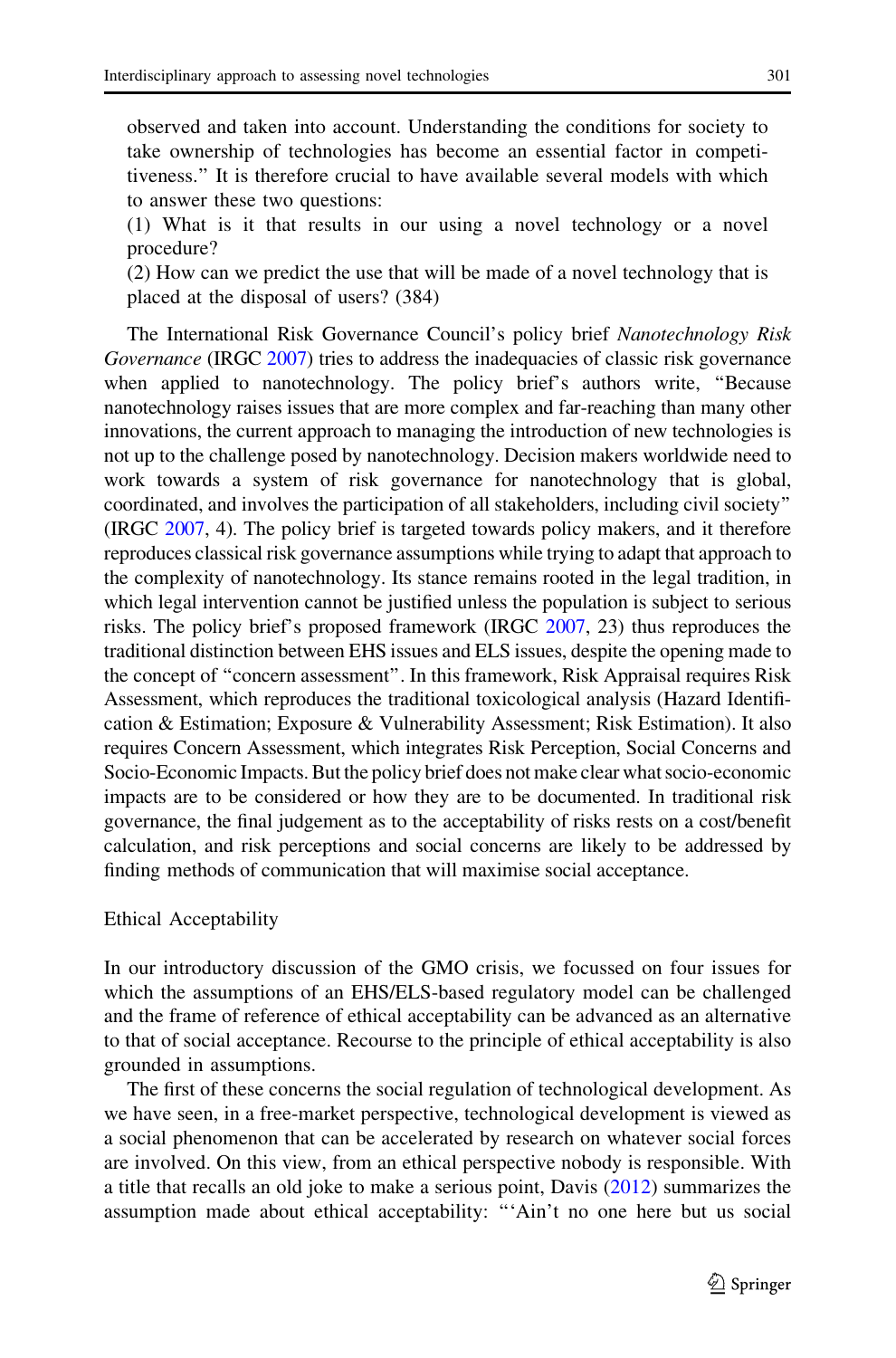forces': Constructing the professional responsibility of engineers'' (13). The argument that social forces are at work governing the free market conveys the idea that no one is responsible for technological development, not even the States that finance it at great expense. It is worth repeating a portion of the passage from Berne [\(2004](#page-21-0)) quoted above: ''[T]echnological development is not an inevitable process of evolution for the human species. Rather, it is a choice. Its direction can be willed and determined by conscientious focus on that which is believed and understood about humanity and its relationship to the technologies that are developed'' (635).

In an ethical, moral, and indeed legal perspective, responsibility implies choice. In technological development, there are individual choices, institutional choices, and social choices (Pidgeon et al. [2011;](#page-22-0) Senjen and Hansen [2011\)](#page-22-0).

With its focus on choice as opposed to reaction to fears, the principle of ethical acceptability is framed in terms of value judgement and complex value judgement. Of course, there are many ways of defining value judgements and of making them operational in the decision-making process. In the model developed in the next section we consider, as argued by Legault [\(1999](#page-22-0)), that value judgements constitute one of three decision-making stages. Accepting a technological product by buying it or using it is an action consequent on a decision-making process. Deciding is often spontaneous and not reflective, but when we take a reflective stance, we can see that responsible decision-making involves four steps. The first step consists of the analysis of the possible consequences of the action if we undertake it. The second consists of an evaluation (a value judgement made about the consequences), the third of weighting the conflicting value judgements, and the fourth of giving stakeholders a response justifying the decision taken.

Models for determining ethical acceptability can be used in instrumental, interpretative, or normative ways (Jasanoff [2011,](#page-22-0) 624). Murphy's and Cardoni's capacity-based model [\(2008](#page-22-0), 77) offers a normative alternative to the traditional model of risk acceptability. Our model is essentially interpretative: it aims at an understanding of the diversity of assessments of technological development, what is specific to each, and why they are compatible. It was developed by an interdisciplinary research group working on an interdisciplinary model of impact analysis and ethical acceptability. It is grounded in an analysis of the literature on nanotechnology in which multiple national and international reports were compared with a view to understanding the current deadlock in the field of moral philosophy about nanoethics and the ethics of technology. It keeps constantly in view the epistemic presuppositions of the natural sciences, the humanities, and the social sciences.

#### A comprehensive Analysis of Impacts and Acceptability

What are we to understand by a comprehensive analysis of impacts and acceptability? This type of analysis seeks essentially to complement traditional risk analysis. It does so on one hand by taking account of impacts besides those to individual health and safety. On the other hand, it postulates that a decision about acceptability rests not only on risks to be avoided but also on a weighting of the negative and positive impacts for certain social issues.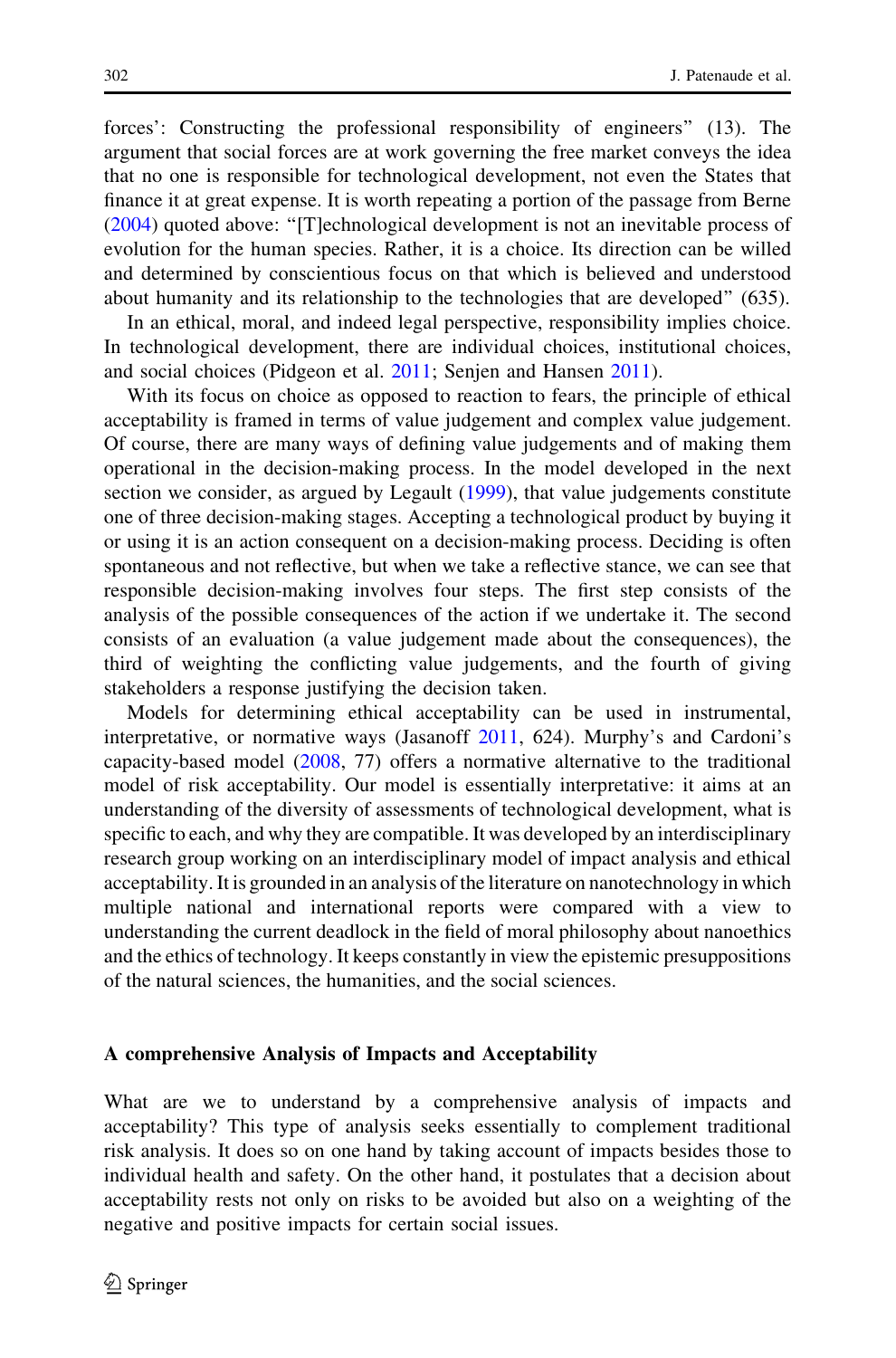# Impact and acceptability analysis



Fig. 1 Theoretical frame of reference for the analysis of impacts and their acceptability

The figure below presents the theoretical frame of reference for this framework for analysis. This frame of reference translates in practice into a dynamic process of analysis of impacts and acceptability. Section ''[Presentation of the process of impact](#page-5-0) [and acceptability analysis devised by our team](#page-5-0)'' below presents a systematic exposition of the process (Fig. 1).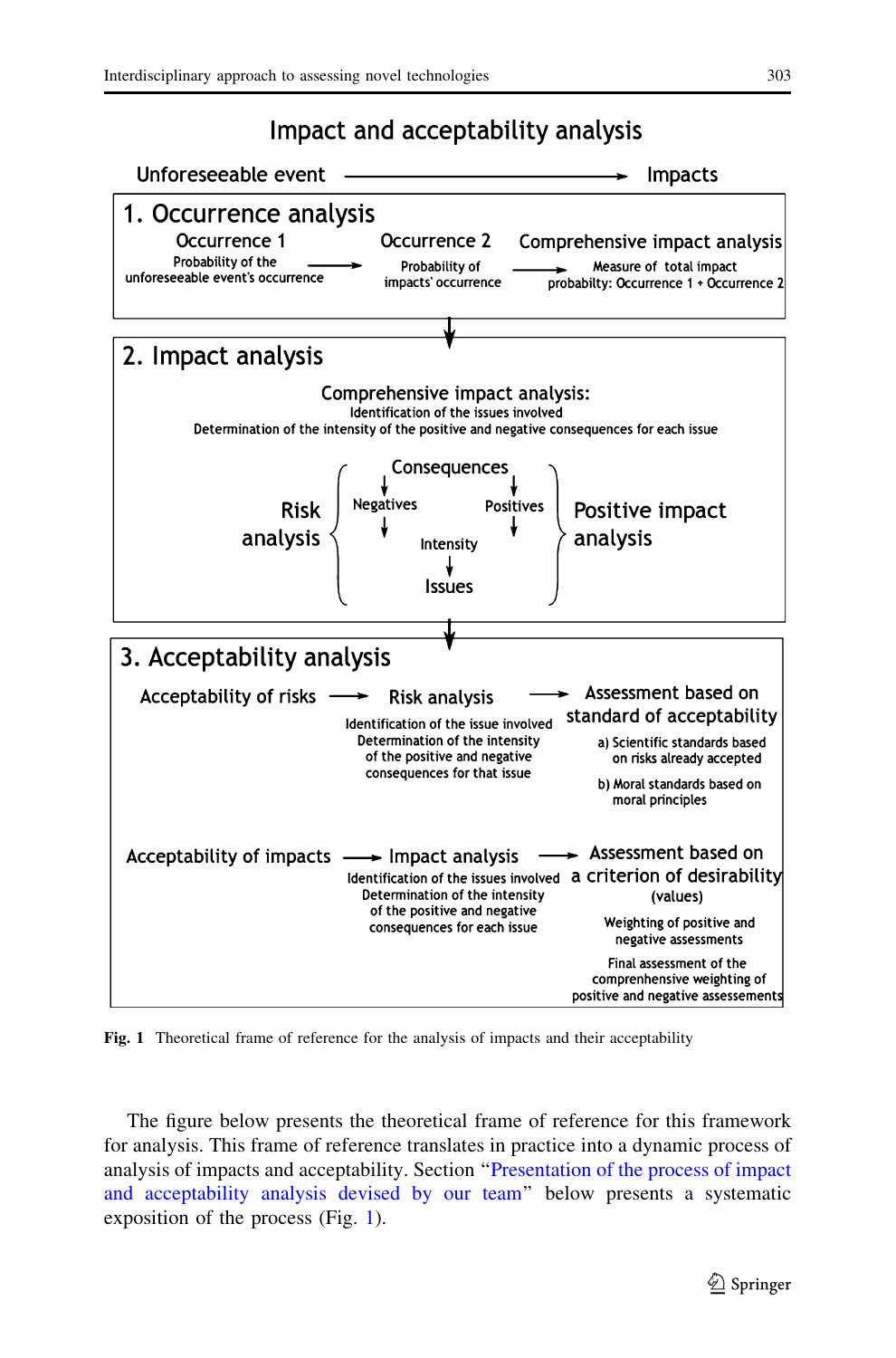Table 1 The three moments of the process of impact and acceptability analysis

Moment 1: Identifying impacts on specific issues

Stage 1: Identifying the technological source that could have an impact on a specific issue

Stage 2: Identifying a specific issue that could be subject to impacts from that source

Stage 3: Determining the real impact of the source on the issue

Moment 2: Assessing impacts based on the values selected

Stage 1: Characterising the impacts on each issue in terms of values

Stage 2: Final assessment judgement regarding positive or negative impact on each issue

Moment 3: Assigning weight to the final assessment judgement in view of reaching a decision

Stage 1: Determining the kind of weighting to apply: Acceptability of risks or comprehensive acceptability of impacts?

Stage 2: Weighting process: (a) according to acceptability of risks; or (b) according to comprehensive acceptability of impacts

Presentation of the Process of Impact and Acceptability Analysis Devised by Our Team

Since 2012, based on this conceptual frame of reference, our interdisciplinary research group has been building an analytic framework that takes the form of a reflective process of impact and acceptability analysis, with a view to applying it to a specific case: that of a polymer shoe sole incorporating carbon-nanotube-based sensors for measuring pressure peaks for the purpose of enhancing diabetic care, more precisely by helping to prevent pressure sores.

This process consists of three consecutive moments, as indicated in Table 1 below.

Let us now see how this process of comprehensive impact and acceptability analysis may be applied to the pressure sensor using carbon nanotubes and designed for health purposes.

# Moment 1: Identifying Impacts on Specific Issues

The goal of this first moment is to carry out scientific analyses allowing for: (1) tracing the technological source that could have an impact on a specific issue; and (2) taking account of the context in order to verify that this technological source applies in the case in hand. The point of departure for identifying impacts is the same as that of classical risk analysis, because it is necessary to establish the existence of a relationship between a source and its impact, on the one hand, and the situations in which the impact will arise, on the other hand.

Stage 1: Identifying the Technological source that Could Have an Impact on a Specific Issue In the present case, what is under discussion is a polymer shoe sole that incorporates a sensor with carbon nanotubes (i.e., a use of a nanotechnology). In classical risk analysis, what would be taken into account would be essentially the nanotechnological component, i.e., the carbon nanotubes. The goal would be to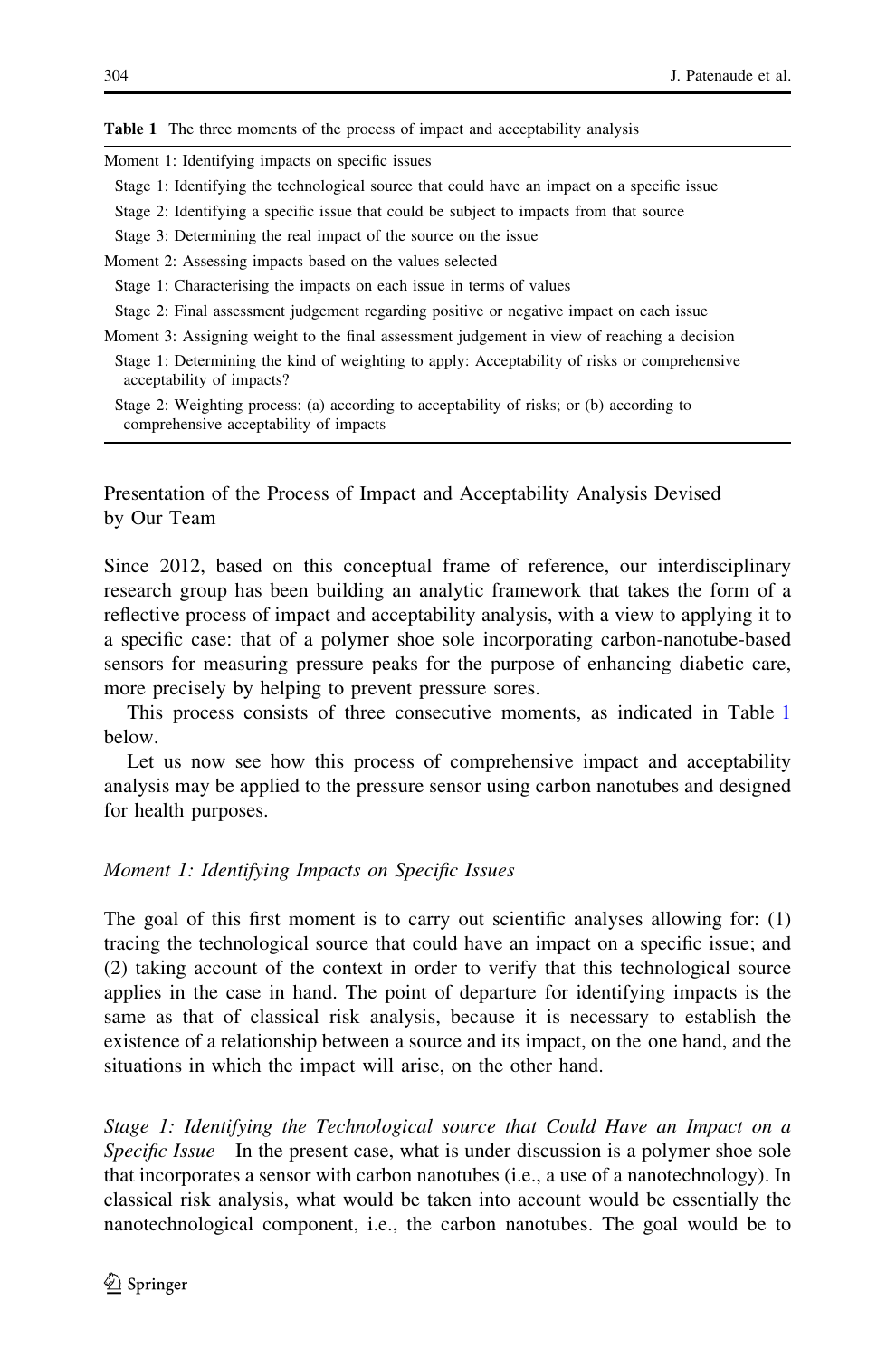determine whether: (i) exposure to carbon nanotubes can have toxic effects on human beings; and if so, what quantities are necessary (dose–response) to produce such effects (Occurrence 2 in the conceptual frame of reference); and (ii) in the case of the rupture of the polymer shoe sole, whether the quantity of liberated nanotubes could produce toxic effects in exposed humans (Occurrence 1 in the conceptual frame of reference).

In a classical analysis, the device would be viewed as a nanomaterial (carbon nanotube) as well as a finished product (shoe sole incorporating carbon nanotubes). In instances where a classical risk analysis is dealing with safety, it is the manufacturing processes for carbon nanotubes and the finished product that are taken into account. The question would be: Are workers being exposed to carbon nanotubes in such a way as to prejudice their health?

In contrast, when we take into consideration the various perspectives on nanotechnologies represented by the social sciences and the humanities, we realise that analyses based in those disciplines advocate also taking into account, for the purposes of impact assessment, the final product's various uses as well as the impacts of this kind of nanotechnological research on science itself.

The finished product, the polymer shoe sole incorporating carbon nanotubes, is intended for a medical purpose: Because foot sensitivity is reduced by the disease, the shoe sole conveys to caregivers information about the pressure exerted on the sole and thus about the state of health of the foot of the diabetic user, allowing caregivers to adjust care. However, products originally intended for one designated purpose are often used by society for another purpose. In this instance, the signals emitted by the carbon nanotube shoe sole may make it possible to convey patient data to duly authorised caregivers; but these signals could also be used as the equivalent of a global positioning system (GPS) by other individuals in order to monitor patients' movements from a distance. The latter use could constitute an invasion of privacy. In the eyes of many, the impacts of such secondary uses are just as important in risk assessment as health and safety impacts.

Research on biotechnology and nanotechnology is, as the names reveal, technological research focused on end uses. Producing more accurate sensors by using carbon nanotubes or other nanoparticles is the engine that drives the source and the source's funding. According to some researchers in the field of critical sociology—for example, Lafontaine [\(2010](#page-22-0))—analysis of the impacts of nanotechnologies is incomplete if it does not take into account the social issues associated with the development of this kind of research.

Table [2](#page-13-0) below indicates the diversity of sources associated with nanotechnologies that have been taken into consideration in various opinions, studies, and reports.

The IRGC's policy brief proposes two ''Frames'' for risk governance, depending on the generation that nanostructures and nanoproducts belong to (IRGC [2007](#page-21-0), 8 and passim). In the first generation, we have passive nanostructures used in metals, polymers, aerosols, colloids, and so on. These are addressed by the traditional risk governance approach. The IRGC is concerned about the later generations of nanostructures, like targeted drugs and biodevices, which will be active. This classification of nanoproducts and nanostructures shows the complexity not only of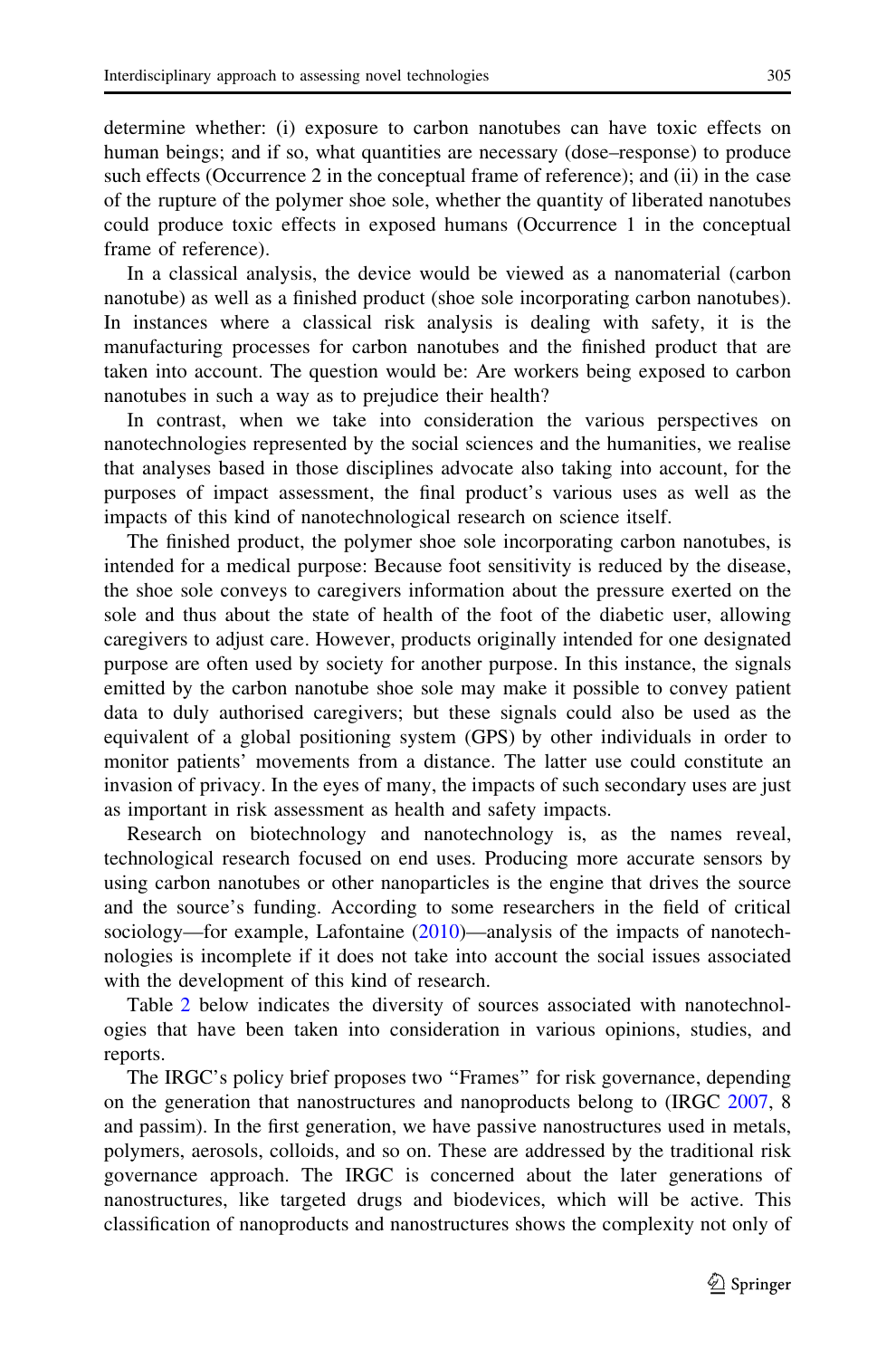#### <span id="page-13-0"></span>Table 2 Diversity of sources associated with nanotechnologies

(I) Products

(a) Nanomaterials—nanoassembly—nanosystems

These manufactured products are those on a nanometric scale that may manifest specific properties on that scale (e.g., carbon nanotubes)

(b) Intermediate nanoproducts

These result from a series of manufacturing stages at the nanometric scale or the macroscopic scale. Except for potential uses in monitoring and assessing manufacturing processes, the resulting object has no specific use

(c) Finished nanoproduct

These are the devices created using a nanoproduct (a product produced by incorporating nanomaterials, nanoassembly, or nanosytems into a substrate), in line with a general purpose but without aiming at a specific use (e.g. pressure sensor incorporating carbon nanotubes)

(d) End-use nanoproduct

These are products created for specific uses and using finished nanoproducts (e.g., a sole incorporating a pressure sensor based on carbon nanotubes)

- (II) Procedures
- (a) Procedures for nanomaterial manufacture—nanoassembly—nanosystems

The set of technical and industrial procedures put into place to manufacture these products

(b) Procedures for manufacturing intermediate and finished nanoproducts

The set of technical and industrial procedures put into place for manufacturing finished nanoproducts

(c) Procedures for manufacturing end-use nanoproducts

The set of technical and industrial procedures put into place for manufacturing these end-use nanoproducts

(III) The Process

This is the technical-scientific process that has framed technological development since the midtwentieth century. This process consists of the over-determination of economic considerations in the making of choices about scientific research, which orients scientific research towards technological developments that can be rapidly marketed

(IV) Uses

All uses other than the one originally intended for an end-use nanoproduct (e.g., a pressure sensor that serves to improve health care for diabetic patients but that also serves to monitor these same individuals' movements)

the nanomaterials involved but also of the materials' varied uses in the medical, biological, and technological realms (Renn and Rocco [2006](#page-22-0)). Our framework goes one step further by distinguishing between the various sources of nanotechnological impacts involved in an impact analysis. We can gain a clearer understanding of the complexity of the governance of nanotechnological impacts by distinguishing between sources and identifying their possible impacts on the issues concerned.

Stage 2: Identifying a Specific Issue that Could Be Subject to Impacts from that Source Each of the preceding aspects of the technological source can have a different impact on what we refer to as a specific issue. For example, the fact that the sensor is made of carbon nanotubes raises the question of toxicity (negative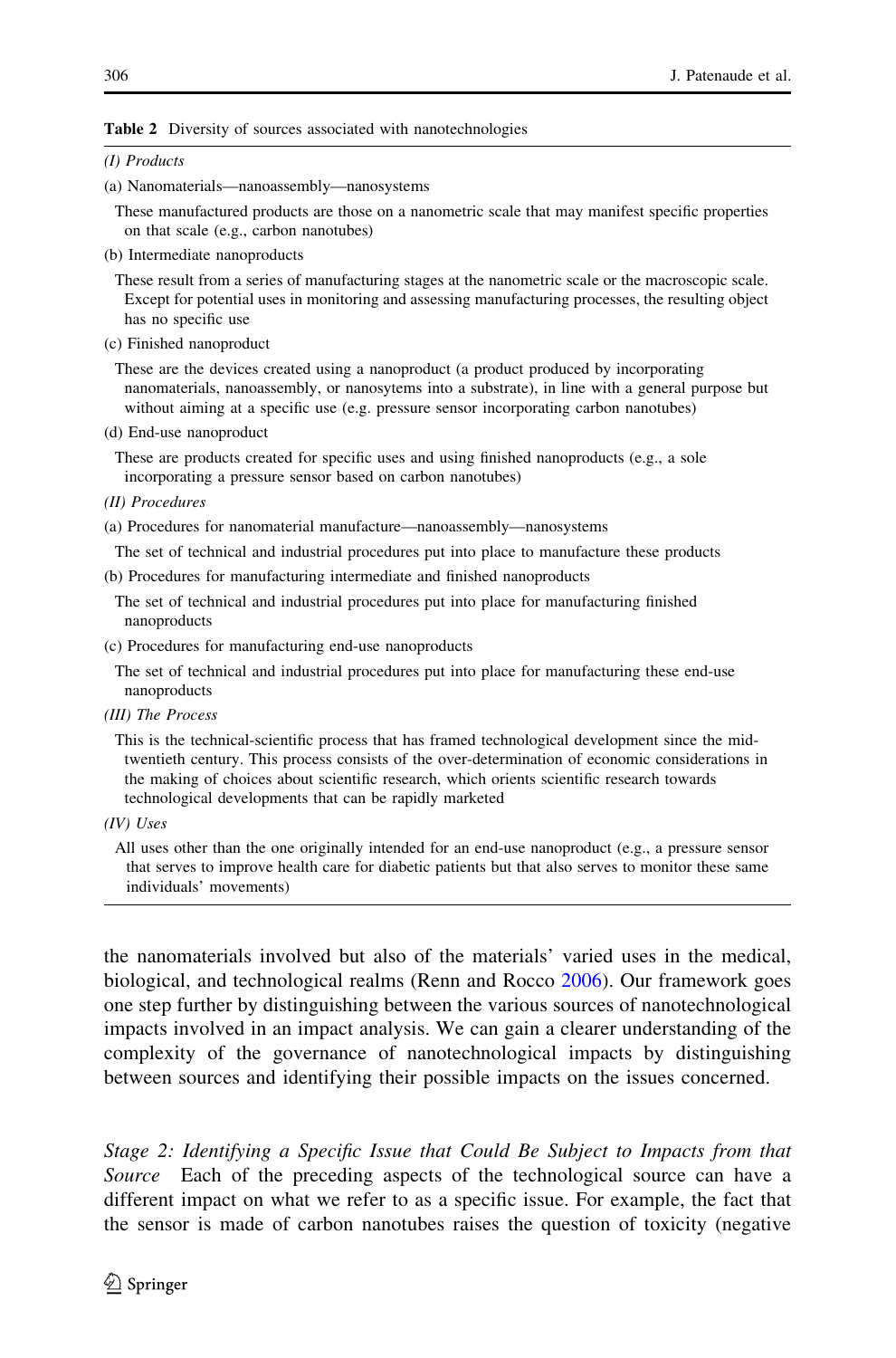impact) to humans who are exposed to it (health issue). If the sensor can result in death, the question of toxicity can be situated in relation to death (life/death issue). It can also be situated in relation to the environment (environmental issue).

If the sensor is looked at from the perspective of its being part of the process of technological development, the question arises of economic impact (economic issue), but so also does that of an impact on the status and development of scientific research (issue of status and development of scientific research).

When the sensor is looked upon as a finished product, it is understood to be intended to provide information as part of an expected and predetermined function, for example, preventing pressure sores in diabetics (health issue). On the other hand, the information obtained could also be used to track the wearer of the soles (freedom of choice issue and privacy issue). Incorporating the sensor into health care could have an institutional impact locally and nationally (issue of cohabitation at the local and national levels), as well as internationally when it comes to the accessibility of these soles in developing countries (issue of cohabitation at the international level). What if the sensor could be incorporated into the patient's foot? In that event, there would be impacts for cultural representations of the human being (issue of cultural representations of the human being, identity, nature, the person).

In sum, identifying an issue assumes that, whether personally or collectively, we assign significance to that issue in our manner of living individually and as a society.

In various ethical opinion statements, these issues are collectively designated as  $E<sup>3</sup>LS$  (ethical, environmental, economic, legal, and social). An  $E<sup>3</sup>LS$  perspective dismantles the old EHS/ELS dichotomy. As seen above, the issues in question can be arrayed along the following ten general dimensions:

- 1. health
- 2. life/death
- 3. the environment
- 4. the economy
- 5. the status and development of scientific research
- 6. freedom of choice
- 7. privacy
- 8. cohabitation (local—national)
- 9. cohabitation (international)
- 10. cultural representations of the human being (identity—nature—the person)

In our framework, we do not distinguish between risks and impacts, because fundamentally, risks are negative impacts on an issue. An EHS risk analysis concentrates exclusively on impacts on environmental, health, and safety issues. But nanotechnology has impacts of other kinds, for example, on the economy. In a traditional risk analysis, the judgement about acceptability is based on a trade-off between risks and economic benefits. The IRGC's policy brief discussed above recommends that in conducting a risk appraisal, we take into account what the document calls societal concerns (IRGC [2007](#page-21-0), 8, 18, 22, 26), including ''the social and moral implications of future innovations'' (19). A closer look at these societal concerns reveals that they refer to the impacts of nanotechnology on our ways of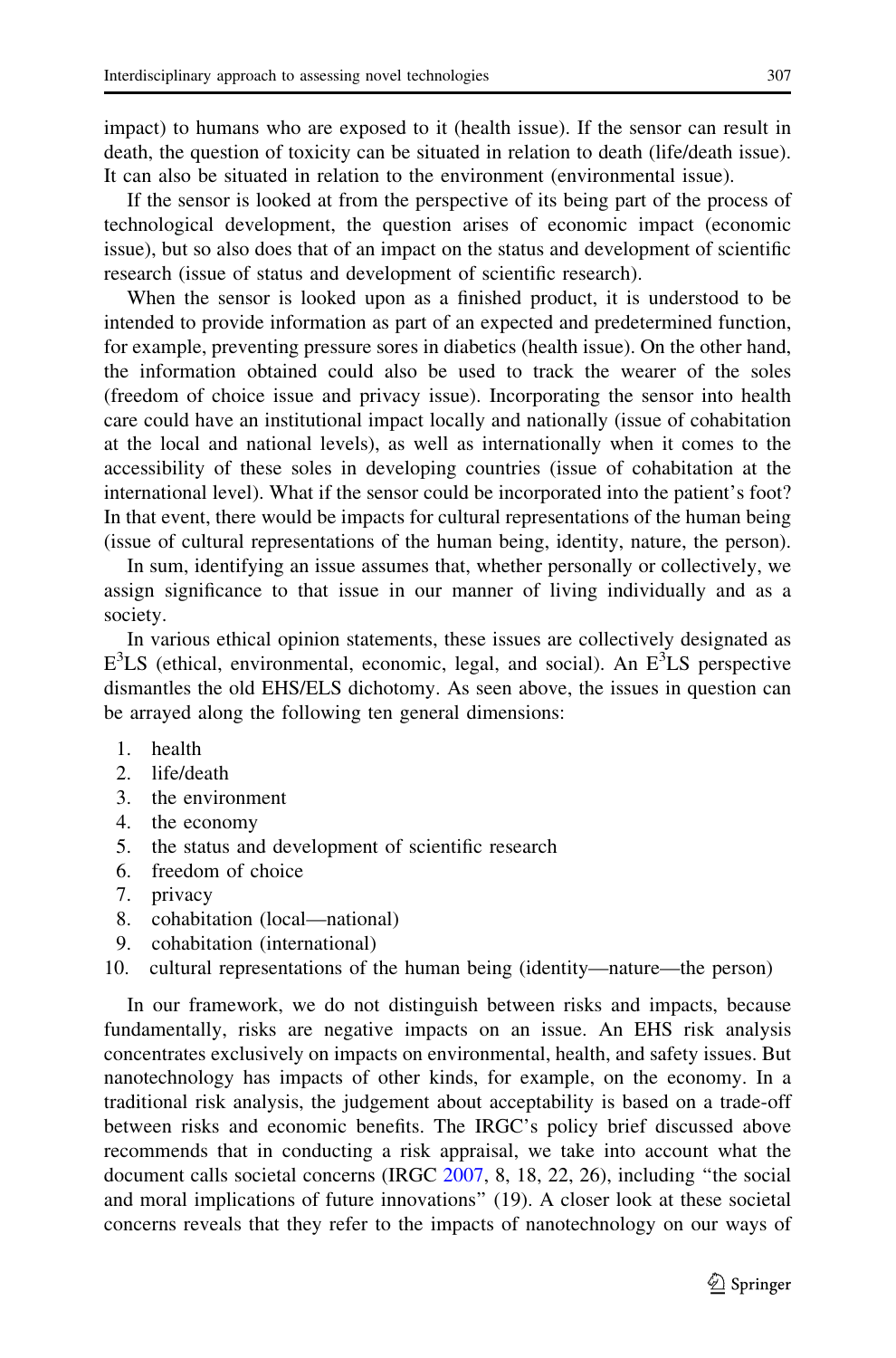living in society. The impacts of the use of nanotechnological devices on issues such as privacy, human identity, national security, etc., are not just concerns; they are real impacts of the uses of nanotechnology in our world. This is why in our framework we treat societal concerns as social impacts that must be analysed just as seriously as toxicological impacts.

Stage 3: Determining the Real Impact of the Source on the Issue In conducting a scientific analysis, we must specify on which study we are basing the determination of positive or negative impacts on a specific issue. We must also take into account the concrete situation in which people may be exposed to the technological source. In the case of a specific situation, it's a question of establishing the probability that exposure to carbon nanotubes will arise. For example, if carbon nanotubes are incorporated into a polymer shoe sole, what is the probability that an individual will be exposed to those carbon nanotubes? And in the worst case scenario, will such exposure be sufficient to generate a negative health impact?

In sum, these three stages that go to make up the first moment in the analytic process come together to result in the identification of what constitutes a problem, in the definition of the object of analysis, or in the bringing out of aspects that raise questions; and they do so with maximum rigour and precision. This initial basis, which is all too often neglected in debates by both experts and members of the public, thus requires that two occurrences be placed in relationship with each other. The first occurrence is identified by scientific and scholarly studies (in the natural sciences and engineering, the health sciences, or the social sciences and the humanities), which make it possible to establish a general relationship between the source and its impact on a specific issue. Some examples: a link between exposure to carbon nanotubes and cancer; a link between technological development and a nation's economy; a link between cultural transformations and social problems; etc. The second occurrence situates the preceding general occurrence in a particular case: What is the possibility, in the event of the breakage of a shoe sole containing carbon nanotubes, that a person will experience sufficiently high exposure to produce toxic effects or cancer? What is the possibility that nanotechnological development in Quebec will be significant enough to produce an impact on the province's economy? What is the possibility that the manufacture of electrical batteries using DNA will affect social representations and produce social problems?

Debates around analysis of negative and positive impacts often relate to the bases for these analyses. Thus impacts from potential secondary uses that arouse concern may be dismissed as ''groundless fears'' (Ginon and De Rochegonde [2008](#page-21-0)). On the other hand, the critique of risk management exclusively based on known risks has resulted in the precautionary principle. In light of various impact analyses, we differentiate among four kinds of scientific knowledge that support the probability of an impact emerging from a given source (i.e., Occurrence 1), as indicated in Table [3](#page-16-0) (Legault et al. [2012](#page-22-0)).

As is clear, there can be greater or lesser degrees of clarity about a causal relationship between the types of knowledge deployed and the impacts we are seeking to explain, prove, control, indeed predict. Hence the importance within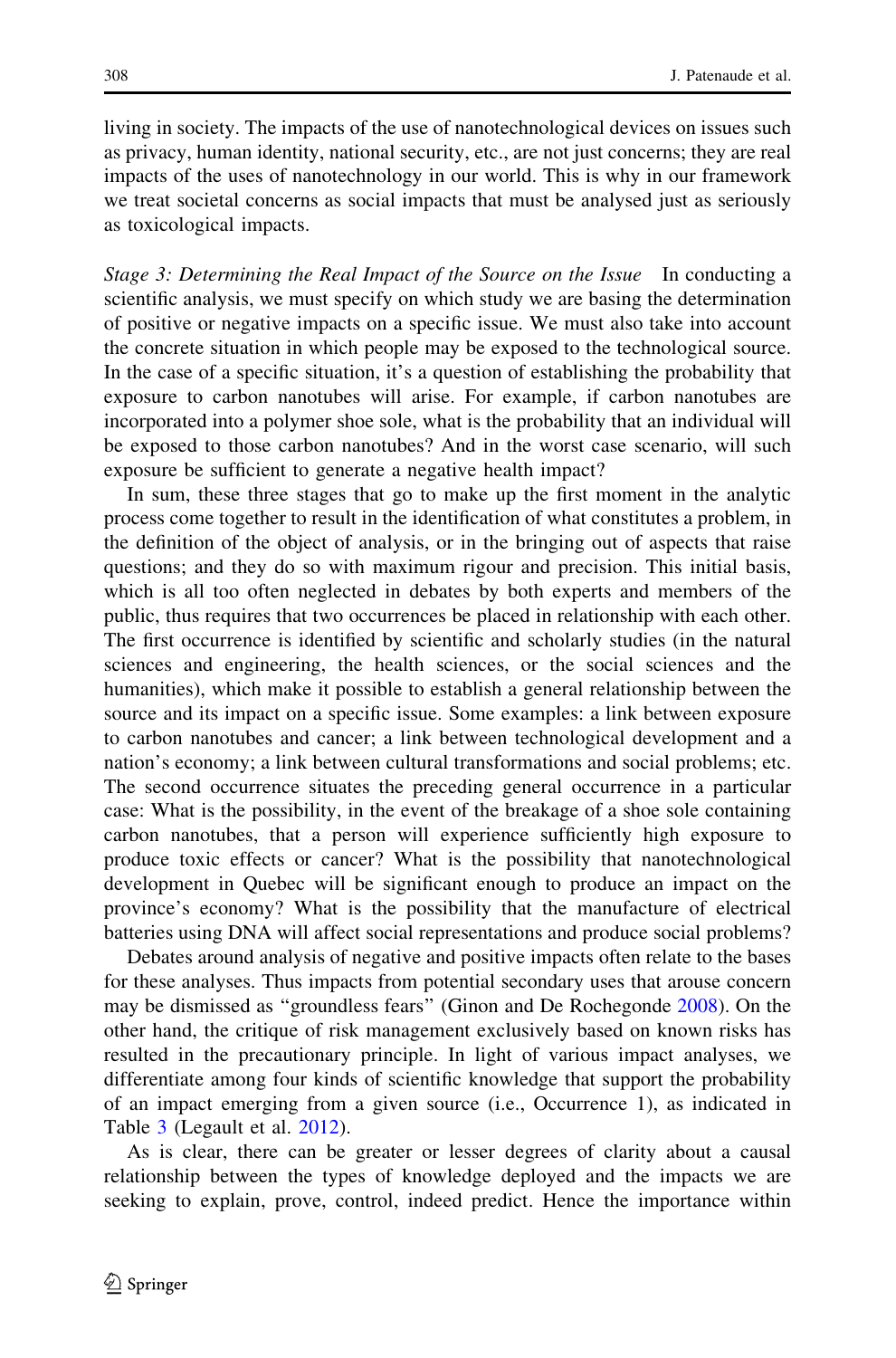<span id="page-16-0"></span>

| (I) Known impact                                                                                                                                                          |
|---------------------------------------------------------------------------------------------------------------------------------------------------------------------------|
| Empirical knowledge or scientific data about the relationship that makes it possible either to know<br>the probability of the occurrence or to know the relationship only |
| (II) Probable impact                                                                                                                                                      |
| Empirical or scientific knowledge that makes it possible to establish a hypothesis about the<br>relationship, although aspects of the studies are controversial           |
| (III) Hypothetical impact                                                                                                                                                 |
| Knowledge that exists based on an experiential analogy that makes it possible to formulate a<br>hypothesis about the relationship                                         |
| (IV) Theoretical impact                                                                                                                                                   |
| No scientific knowledge, so that it is not possible to conclude the relationship does not exist                                                                           |

impact analyses of keeping in mind the distinction between scientific uncertainty and scientific ignorance. The term ''scientific uncertainty'' is reserved, in the social sciences and the humanities and more specifically in applying the precautionary principle, for a situation of scientific controversy about a specific subject (for example, the probable impact of mobile phones on the brain) (AFSSET [2005,](#page-21-0) 36–37). The term ''scientific ignorance'' refers to a situation in which we have no scientific knowledge (that is, no reliable studies) on a given subject.

At the close of these three stages that constitute Moment 1 of the analytic process, it becomes possible to better identify the positive and negative impacts that are to be taken into consideration in determining the acceptability of products and their uses in society.

It is at this point that the significance of the second moment of the process, that of assessment, comes into play.

# Moment 2: Assessing Impacts Based on the Values Selected

In a toxicological risk analysis, studies determine, for example, whether a given degree of exposure to a product could cause, with a given degree of probability, lung cancer (as in the case of exposure to tobacco) or neurotoxic effects (as in the case of the consumption of fish with high mercury levels). All these analyses implicitly presuppose the following assessment: the less an individual is exposed, the less health values are diminished; and inversely, the more an individual is exposed, the more health values are diminished. It is this assessment based on health that will be used in Moment 3 for the purpose of issuing a statement on risk acceptability.

The purpose of Moment 2 is to systematically assess selected positive and negative impacts in impact determination. The assessment consists of a value judgement that, for each positive or negative impact, establishes the level of maximisation or minimisation of the value associated with it.

Risk governance is value laden, and every governance framework refers, implicitly or explicitly, to value judgments that are embedded in the judgement of acceptability. Since risk governance depends on these value judgments, special care is required in defining the status of a value judgment involved in risk appraisal. The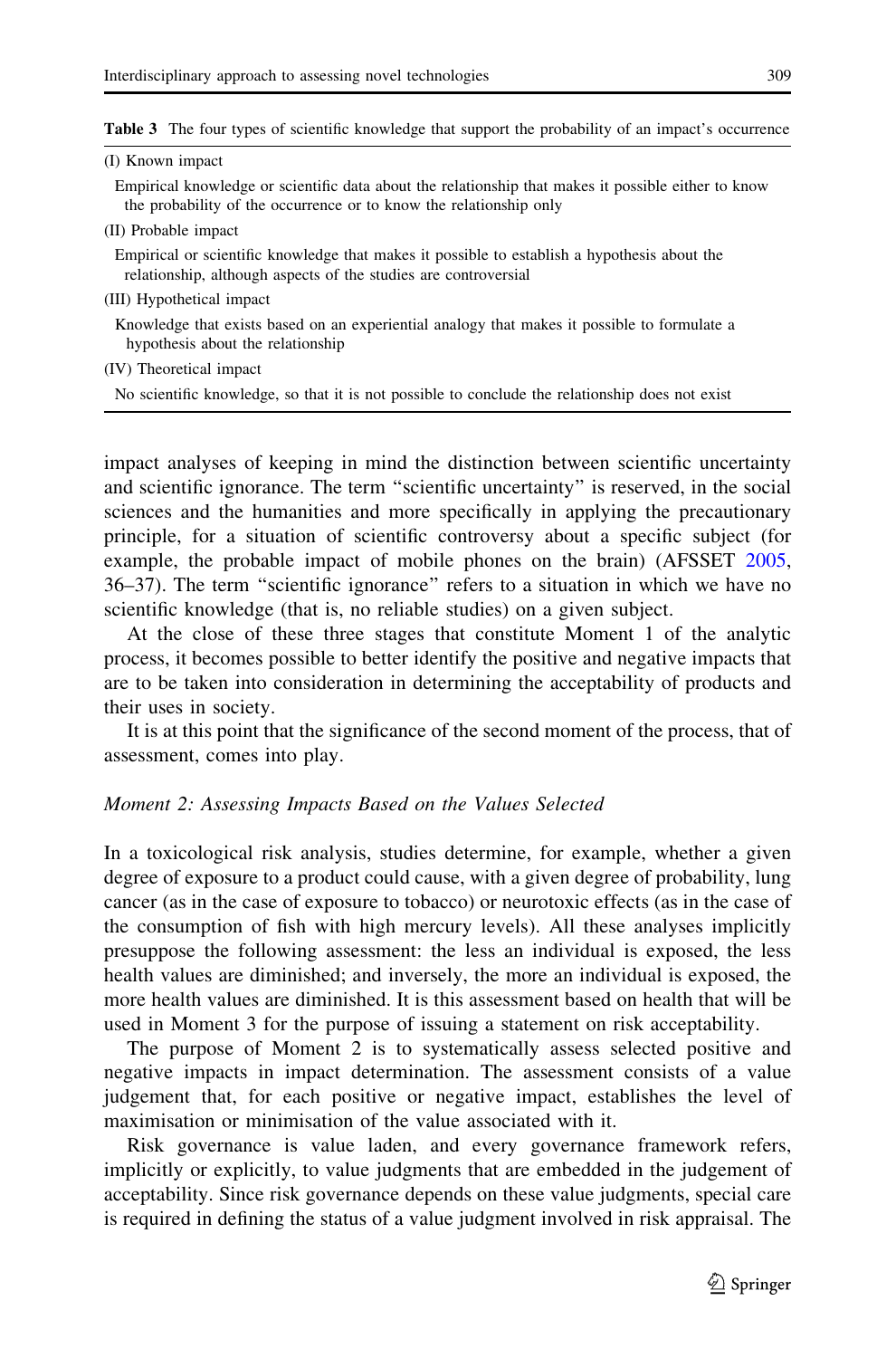IRGC policy brief identifies values as social or national and cultural and classifies risk problems as ''simple, complex, uncertain, and ambiguous'' (IRGC [2007](#page-21-0), 22). Renn and Rocco ([2006\)](#page-22-0) address the question of values as discussed in the IRGC policy brief by interpreting this use of the word ''ambiguous''. The word ambiguous, they say, has two meanings. The first relates to data that can be interpreted in different ways. The second meaning is normative:

Secondly, it denotes a variability of normative evaluation with respect to the tolerability or acceptability of observed effects on a given value or norm. Many scientific disputes do not refer to differences in methodology, measurement or dose–response functions, but to the question of whether the observed or assumed impacts violate or meet the predefined values. Often it is also contested which values are (will be) actually of issue or are (will be) subjected to discussion and how essential these values are and for which group. (Renn and Rocco [2006,](#page-22-0) 163–164).

Our framework proposes an analytic way of clarifying the value judgements made regarding the impacts considered, as well as identifying the reasons why a given group considers certain values as essential in an impact appraisal.

Stage 1: Characterising the Impacts on Each Issue in Terms of Values Identifying a specific issue in determining the nature of impacts is not a neutral matter. By definition, it indicates that the specific dimension of our lives that may be subject to a given impact is significant for us, either individually or collectively. In other words, identifying an impact presupposes that this dimension has value, if by ''value'' we understand something that is the object of a preference, something that is prized, preferred, or desired.

With each issue selected, it is possible to associate a value that we find in it. Generally it's a question of quality. Why, for example, is the issue about health so important to us? Because we seek to maximise the quality of health for each person. Take the shoe sole containing a sensor that uses carbon nanotubes: if it is intended to improve the health of diabetics, it can be said that it seeks to maximise the quality of health for a diabetic. On the other hand, if a diabetic is exposed to the toxic effects (the impact) of carbon nanotubes, this minimises the quality of that person's health.

Thus when a group or commission prepares an ethical opinion, its members must establish consensus on the values associated with the general issues, which relate more specifically to the quality of what is being targeted:

- 1. quality of human health
- 2. quality of individual life/death
- 3. quality of the environment
- 4. quality of economic impacts
- 5. quality of the development of scientific research
- 6. quality of individual autonomy (freedom of choice)
- 7. quality of privacy
- 8. quality of cohabitation (relations among individuals within a state)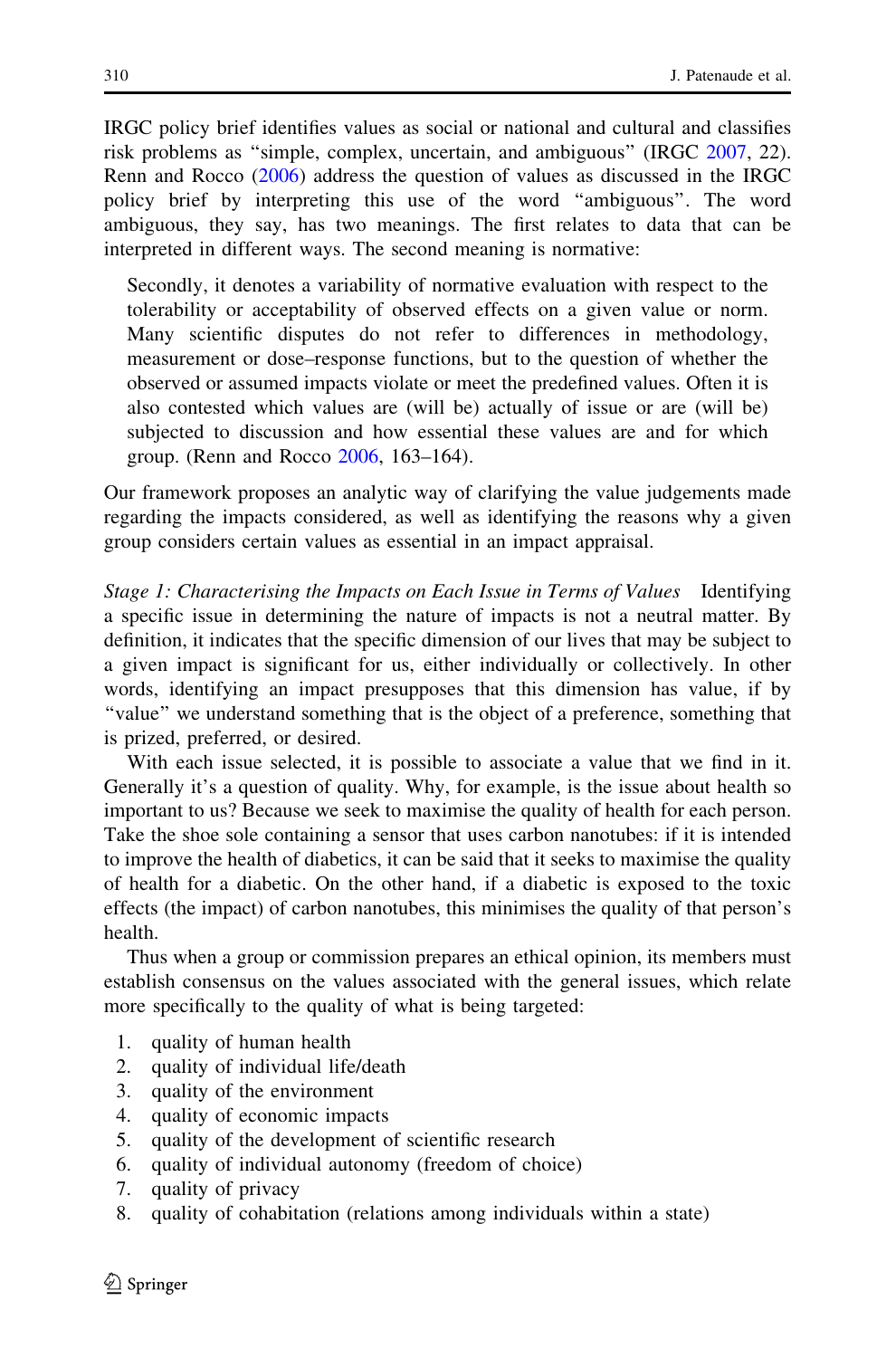- 9. quality of cohabitation (international relations)
- 10. the value of our cultural representations of the human being (identity, nature, the person)

Stage 2: Final Assessment Judgement Regarding Positive or Negative Impact on Each Issue The final assessment judgement consists precisely of indicating the degree of maximisation (optimisation) or minimisation (deterioration) of the value produced by a positive or negative impact. Based strictly on our desires, we all want total quality: total health, total quality in our love relationships, total quality in our economic well-being…. In other words, we all wish for Paradise.

Assessment may appear subjective and arbitrary, but in reality, a logic of assessment exists, and it can be spelled out as follows. Everything is rooted in our desire to grant significance to certain ways of living for ourselves and with others in the most just possible society. The values identified represent these various prioritised ways of living that enable us to assess positive and negative impacts.

For example, in the case of the sensors discussed above, working with the same impact studies, some people will deem that the actual impact minimises quality of health to some degree (a little, somewhat, a good deal, almost fully) while others will deem that the actual impact maximises it to those same varying degrees. The variation among the assessments is to be explained by degree of significance assigned to the least change in the diabetic person's health. For some people, even a tiny gain is in itself a great improvement in quality of life. On ethics boards, dialogue around each impact assessment makes it possible to reduce subjective gaps.

Moment 3: Assigning Weight to the Final Assessment Judgement in View of Reaching a Decision

Stage 1: Determining the Kind of Weighting to Apply: Acceptability of Risks or Comprehensive Acceptability of Impacts? As we have already emphasised, the classical analysis of toxicological impacts focuses exclusively on risk analysis. This approach implicitly assumes that the final judgement about accepting or rejecting a technological product rests exclusively on a refusal to take a risk deemed unacceptable. In other words, no benefits from the product can compensate for loss of life or health. When the analysis is not exclusively reduced to health and safety risks but examines all possible impacts, it becomes necessary to weight not just a risk but the set of all the impact assessments.

The choice between two kinds of weightings and the reasons for the choice are significant, for they relate to differing expectations about the regulation of technological development in our societies. Should the State limit itself to regulating known health and safety risks; or should it assess and weight the set of all impacts associated with the management of technological development?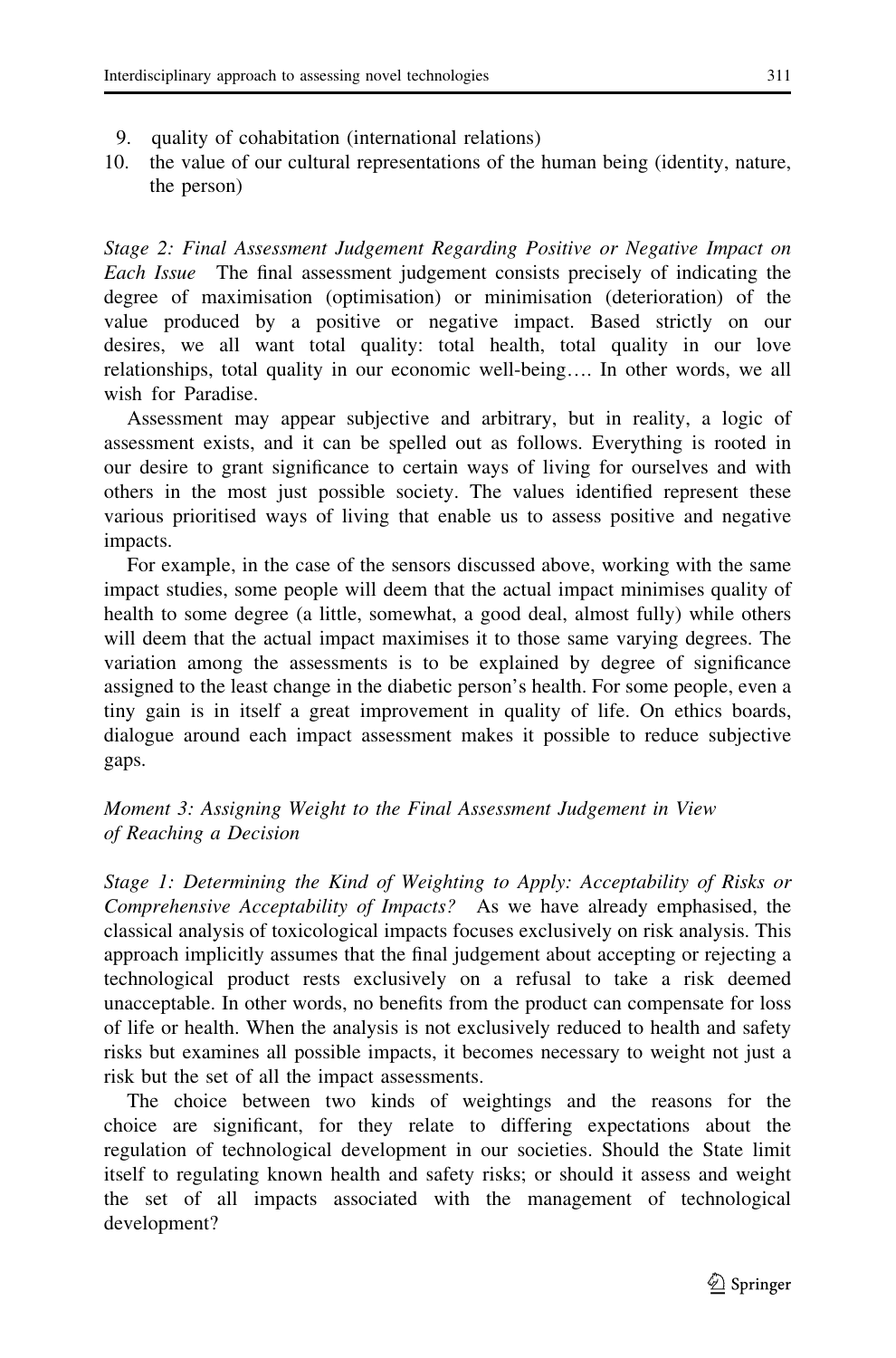Stage 2: Weighting Process: (a) According to Acceptability of Risks; or (b) According to Comprehensive Acceptability of Impacts

#### (a) According to acceptability of risks

Risk analysis focuses exclusively on negative impacts and predicts their probability and intensity. Risk assessment is then conducted according to the issue in question. Whereas toxicological analyses assess impacts based on the value of health quality or danger to life, some philosophical analyses assess the impact that uses will have on human dignity or the human condition.

The final judgement about the unacceptability of a risk rests on the extent of reduction in the assessment's reference value. To gauge the extent of reduction, the weighting of risks must deploy arguments that make it possible to show that reduction. In the field of toxicological studies, the point of departure consists of scientific standards that establish thresholds for exposure beyond which there is a high probability of disease or death. Here, the weighting rests on a single value, that of health and life; and it is deemed that, up to a certain threshold of exposure, risk is acceptable and after that threshold it is no longer acceptable. From a sociological perspective, the probability that a technology will be accepted de facto by a given population becomes the criterion for deeming whether a risk is acceptable or not. Thus the probability that the pressure sensor will not be rejected by the public in the future leads some to deem it acceptable. In contrast, some finished products, like biological sensors built using DNA as a raw material, could have an impact on representations by blurring the frontiers between the natural and the artificial. For some philosophers, an assessment impact based on the concept of nature in civilisation makes such forms of manipulation unacceptable. Many philosophical arguments have been deployed as bases for deeming technologies acceptable or unacceptable (Patenaude et al. [2011](#page-22-0)), and this raises a major issue about the role of philosophy in interdisciplinary analysis (Legault et al. [2013](#page-22-0)).

## (b) According to comprehensive acceptability of impacts

Comprehensive impact analysis makes it possible to identify multiple impacts on various issues and assess them in the light of values specific to each issue. An analysis of this kind allows for a better understanding of the complexity of individual choice as well as of social choice. In contrast to risk analysis, which is based on a single essential and preponderant value, the comprehensive impact analysis must take into account the full set of assessments. Weighting the impact assessments can be imaged as a placing of the negative and positive assessments on each pan of an old-fashioned scale. In many settings, cost/benefit analyses conducted exclusively on the basis of economic criteria prevail. In sociology, the weighting would be based on current or future mores as related to the weighting that individuals currently assign or that we can project they will assign in the future in relation to these assessments. In philosophy, the utilitarian approach, based on the greatest happiness of the greatest number, advances the principle of weighting according to the good, whereas the moral argument based on equity requires that the impacts of technologies be weighted in line with the equitable treatment of individuals. In political philosophy, we encounter the argument that it is democratic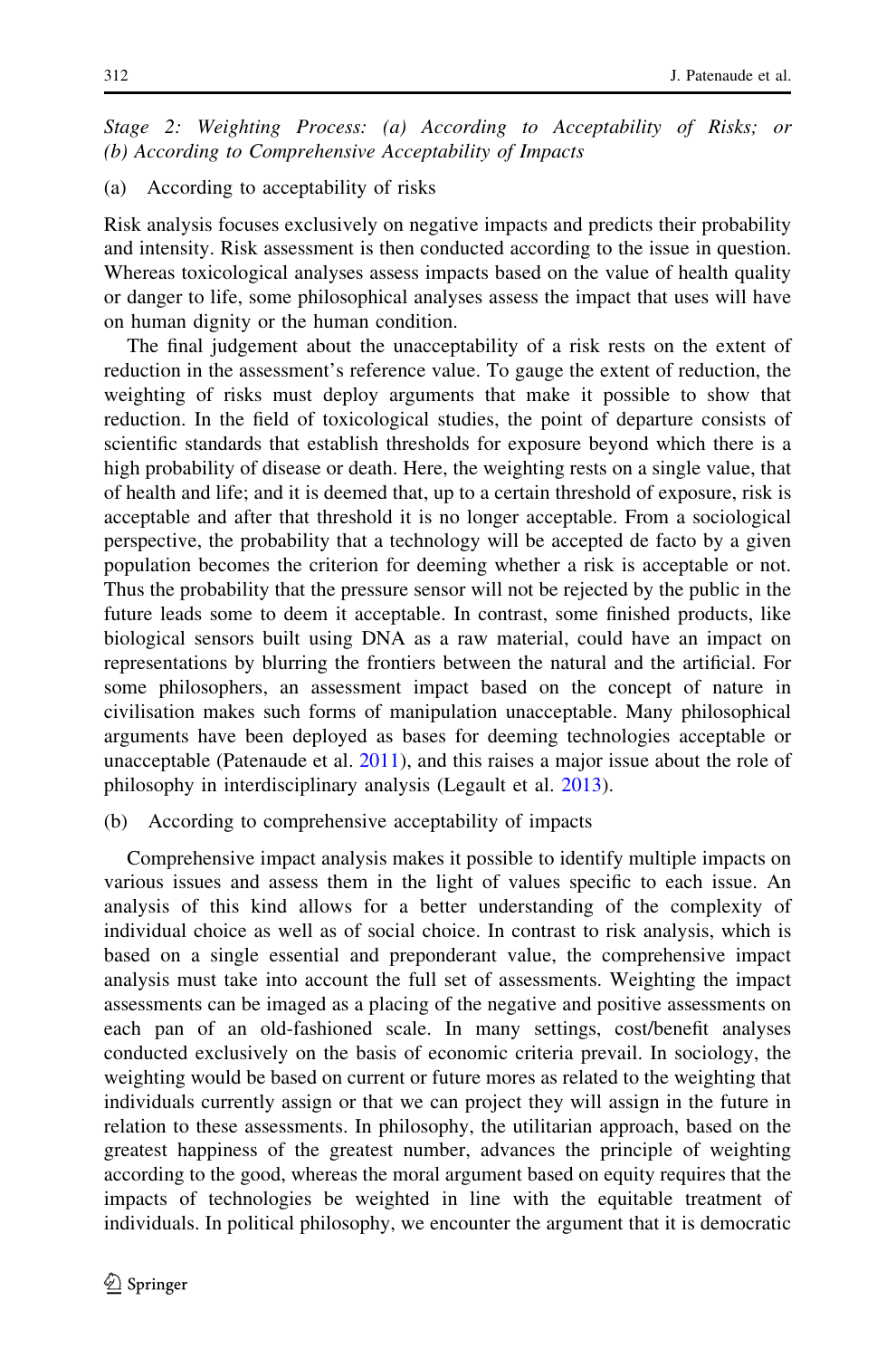institutions that de facto determine the final weighting. Finally, in the field of applied ethics, the weighting of various assessments is required to be done by showing how each component considered to be preponderant contributes to the kind of life that constitutes quality of life within society.

# Conclusion

The GMO crisis gave rise to numerous enlightening studies on the inadequacies of the principle of social acceptance embedded in the existing approach to the regulation of technological development. A shift from a free-market development approach to a responsible development one brings into focus the necessity to take into account the responsibility of all the actors involved. ''The emerging concept of RRI (responsible research and innovation), however, confers new responsibilities; and not only on scientists but on universities, innovators, businesses, policy-makers and research funders'' (Owen et al. [2012\)](#page-22-0). But in order to establish a dialogue between all the actors, including consumers, there must be a shift in our approach to risk governance. Not only the toxicological impacts of nanotechnologies must be considered but also the social impacts of the various uses of nanoproducts. Moreover, such a shift also implies re-examining the role of values and value judgements in the process of ethical assessment and understanding how they operate in decision-making. Finally, it challenges democratic societies to open up to public debate the social choices involved in developing a specific technology.

It is in order to meet the needs of this shift that we developed a single comprehensive framework for the analysis of impacts and acceptability based on interdisciplinary expertise, a systematic approach structured by three moments. These are: Moment 1, Identifying impacts on specific issues; Moment 2, Assessing impacts based on the values selected; and Moment 3, Assigning weight to the final assessment judgement with a view of reaching a decision.

This approach is designed to take into account all the sources associated with nanotechnological development that could have an impact on any of the  $E<sup>3</sup>LS$ issues. Moreover, it also aims to open up discussion about the underlying reasons for the existence of a real impact by a source on a specific issue. The same is true of assessments of these impacts and the weighting of the assessments that are generally left implicit in risk analysis. By opening up discussion about what underlies the assessment and weighting processes, we can better understand the arguments on which they are founded.

A framework of this kind for analysing impacts and accessibility enables us to better understand the multiplicity of positions on nanotechnologies and the reasons why these positions seem inaccessible to any form of argumentation. We believe that if we wish to surmount the many antagonisms in debates about nanotechnology, this analytic framework will serve as a tool indispensable to any individual, group, or committee formulating ethical opinions and wishing to take a stand on nanotechnological devices. Similarly, this reflective tool could serve researchers and industrial backers as a way of integrating the dimension of ethical acceptability into the process of development of devices.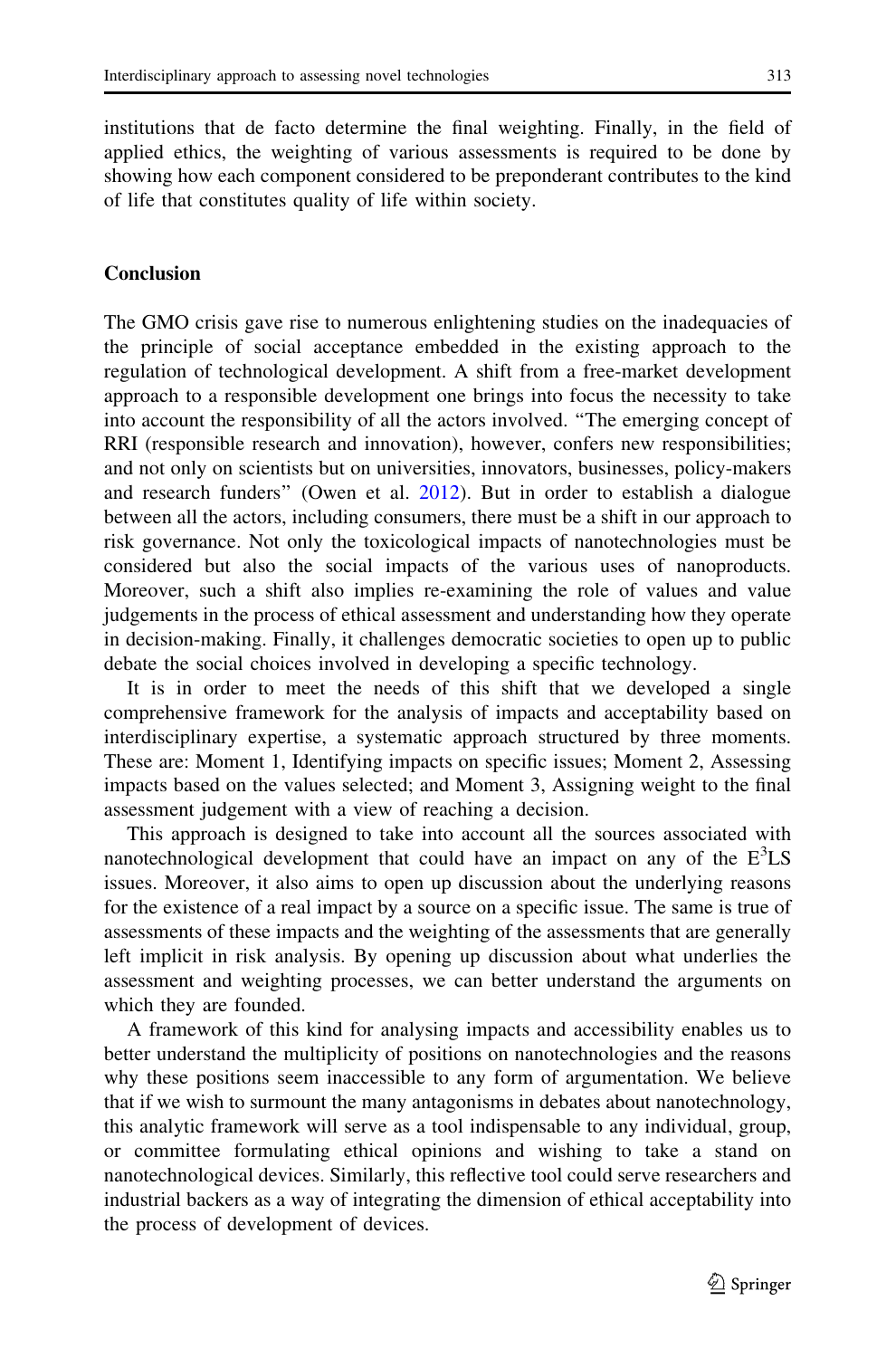<span id="page-21-0"></span>Acknowledgments This study is currently being funded by a grant from the Canadian Institutes for Health Research (CIHR #43854).

Open Access This article is distributed under the terms of the Creative Commons Attribution License which permits any use, distribution, and reproduction in any medium, provided the original author(s) and the source are credited.

## References

- AFSSET (Agence française de sécurité sanitaire de l'environnement et du travail). Rapport d'Activité (2005). [http://www.afssa.fr/ET/DocumentsET/rapport\\_activite\\_Afsset\\_2005.pdf](http://www.afssa.fr/ET/DocumentsET/rapport_activite_Afsset_2005.pdf). Accessed 29 Jan 2014.
- Béland, J.-P., Patenaude, J., Legault, G.-A., Boissy, P., & Parent, M. (2011). The social and ethical acceptability of NBICs for purposes of human enhancement: Why does the debate continue to be mired in impasse? NanoEthics, 5(3), 295-307. doi:[10.1007/s11569-011-0133-z.](http://dx.doi.org/10.1007/s11569-011-0133-z)
- Berne, R. W. (2004). Towards the conscientious development of ethical nanotechnology. Science and Engineering Ethics, 10(4), 627–638.
- Boseley, S. (2014). Concerns over chemicals in food packaging misplaced, say scientists. The Guardian, 19 February 2014. [http://www.theguardian.com/lifeandstyle/2014/feb/19/chemicals-food-packaging](http://www.theguardian.com/lifeandstyle/2014/feb/19/chemicals-food-packaging-scientists)[scientists](http://www.theguardian.com/lifeandstyle/2014/feb/19/chemicals-food-packaging-scientists).
- CEST (Commission de l'e´thique en science et en technologie) (2004/2006). Publications. [http://www.](http://www.ethique.gouv.qc.ca/en/) [ethique.gouv.qc.ca/en/](http://www.ethique.gouv.qc.ca/en/) Accessed 30 Jan 2014.
- Commission nationale du débat public (2009). *Débat public de nanotechnologies*. Website homepage. <http://www.debatpublic-nano.org/>. Accessed 29 Jan 2014.
- David, K. (2008). Socio-technical analysis of those concerned with emerging technology, engagement, and governance. In K. David & P. B. Thompson (Eds.), What can nanotechnology learn from biotechnology? Social and ethical lessons for nanoscience from the debate over agrifood biotechnology and GMOs (pp. 3–30). Amsterdam: Elsevier.
- David, K., & Thompson, P. B. (Eds.). (2008). What can nanotechnology learn from biotechnology? Social and ethical lessons for nanoscience from the debate over agrifood biotechnology and GMOs. Amsterdam: Elsevier.
- Davis, M. (2012). Ain't no one here but us social forces: Constructing the professional responsibility of engineers. Science and Engineering Ethics, 18(1), 13–34. doi[:10.1007/s11948-010-9225-3](http://dx.doi.org/10.1007/s11948-010-9225-3).
- Fischhoff, B., Slovic, P., Lichtenstein, S., Read, S., & Combs, B. (1978). How safe is safe enough? A psychometric study of attitudes towards technological risks and benefits. Policy Sciences, 9, 14.
- Ginon, A.-S., & De Rochegonde, T. (2008). Des peurs sans objet: Lecture critique de l'avis du groupe européen d'éthique sur les implants TIC dans le corps humain. Cahiers Droit, Sciences et Technologie : Droit et Nanotechnologies, 1, 101–113.
- Godman, M. (2008). But is it unique to nanotechnology? Reframing nanoethics. Science and Engineering Ethics, 14(3), 391–403. doi[:10.1007/s11948-008-9052-y](http://dx.doi.org/10.1007/s11948-008-9052-y).
- Gordijn, B. (2005). Nanoethics: From utopian dreams and apocalyptic nightmares towards a more balanced view. Science and Engineering Ethics, 11(4), 521–533.
- Gregory, J., & Miller, S. (2000). Science in public: Communication, culture and credibility. London: Perseus Books.
- Grunwald, A. (2000). Against over-estimating the role of ethics in technology development. Science and Engineering Ethics, 6(2), 181–196.
- Grunwald, A. (2005). Nanotechnology: A new field of ethical inquiry? Science and Engineering Ethics, 11(2), 187–201.
- International Risk Governance Council (2007). Policy Brief, Nanotechnology Risk Governance, Geneva. [www.irgc.org](http://www.irgc.org).
- Jasanoff, S. (2003). Technologies of humility: Citizen participation in governing science. Minerva, 41, 223–244.
- Jasanoff, S. (2005). Judgment under siege: The three-body problem of expert legitimacy. In S. Maasen & P. Weingart (Eds.), Democratization of expertise? Exploring novel forms of scientific advice in